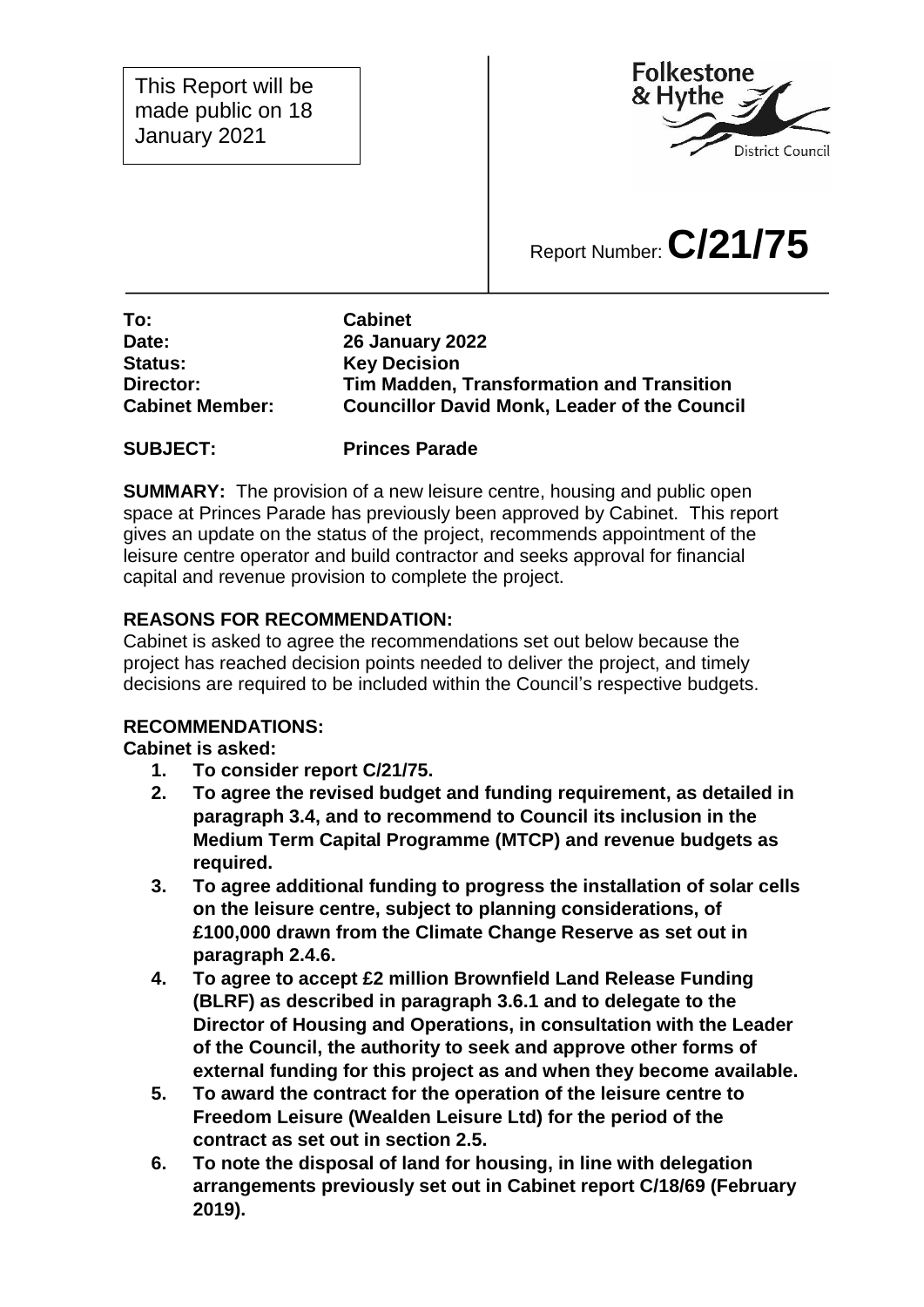- **7. To confirm that the contractors BAM proceed to the next stage of the project as outlined in this report (i.e. Phase 1 and 2 works) and the construction contract is finalised on this basis.**
- **8. In line with the recommendation from Cabinet of May 2014 (report C/14/01), to agree that, at an appropriate time, a legally binding covenant be drawn up to protect the scheme's proposed parkland and open space from any future development proposals not directly related to the site's leisure and educational objectives (paragraph 2.2.6) and to note the establishment of a strategic play area.**
- **9. To delegate to the Director - Housing and Operations, in consultation with the Leader and the Cabinet Member for Special projects, the authority to implement the steps required to complete the project.**
- **10. To note that the decision from the Secretary of State (SoS) relating to the Stopping Up Order of Princes Parade has not yet been received and, subsequent to that decision, there will be a period whereby a judicial review could be lodged (see section 2.3), and agree to proceed delivering the project at risk while the SoS's decision is finalized.**
- **11. To note the headline implications if the project does not proceed as outlined in this report (paragraph 4.1).**
- **12. To agree that the web site continues to be the primary channel for information relating to the project, with those interested in project detail and updates being directed to that source for relevant information (see section 5).**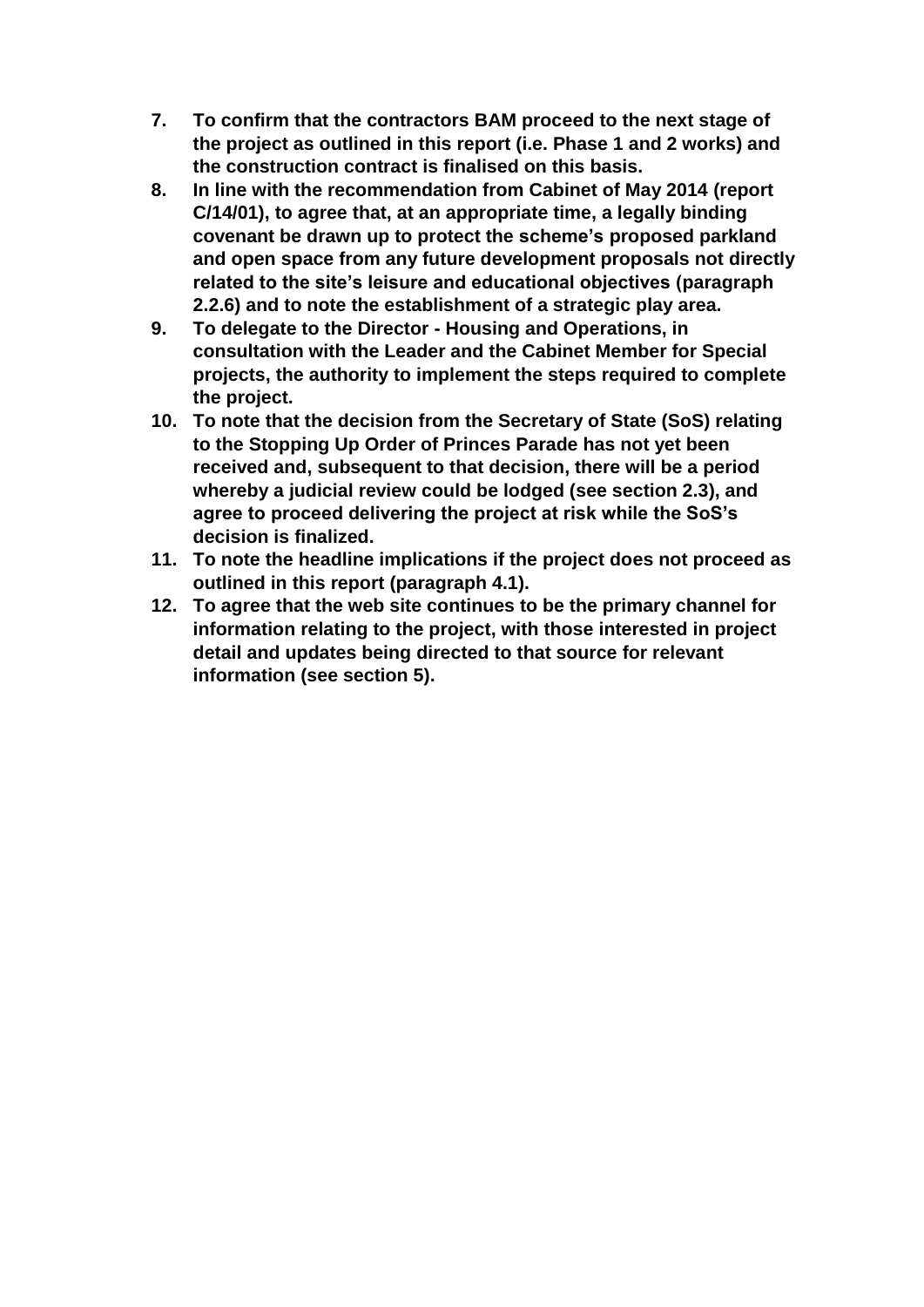## **1. Introduction**

1.1 At its meeting of 13 February 2019, Cabinet approved the Princes Parade Project Business Plan (report C/18/69). The full report and appendices can be found at [Agenda for Cabinet on Wednesday, 13th February, 2019, 5.00](https://www.folkestone-hythe.gov.uk/moderngov/ieListDocuments.aspx?CId=142&MID=4577)  pm - [Folkestone & Hythe District Council \(folkestone-hythe.gov.uk\)](https://www.folkestone-hythe.gov.uk/moderngov/ieListDocuments.aspx?CId=142&MID=4577) .

For ease of reference, the proposals agreed were:

- A new leisure centre, located to the eastern end of the site including a main 25m by 6 lane swimming pool, teaching pool, 100 station gym, studio space and a café.
- The relocation of the existing Princes Parade road in order to provide an 11m wide promenade.
- A comprehensive area of open space to the western end of the site linked to a central area of open space by a linear park.
- Up to 150 residential units provided in two land parcels either side of the central open space, including 45 (30%) units of affordable housing.
- The potential for commercial activities, including a boutique hotel, café, restaurant, adjacent to the promenade and central open space.
- Car parking to accommodate both residents, visitors and users of the leisure centre.

Since the report was considered and agreed in 2019, work has progressed in line with the decisions taken and there have been a number of developments to bring it to the current position. The following section sets out the progress with the project.

- 1.2 As a result of the February 2019 report, a core consultant team was appointed with Faithful and Gould appointed as the lead consultant. The range of the consultants acting at any one time depends upon the stage of the project and this was set out in paragraphs 2.18 to 2.22 of that report. Work also commenced to appoint: (a) a main contractor (through a two stage procurement process); (b) the procurement process for the Leisure Centre operator; and (c) to progress disposal of the residential land.
- 1.3 On 2 August 2019 the Council received an application for a judicial review (JR) on the decision to award planning permission to the development on Princes Parade. In light of that legal action it was considered appropriate to delay the actions delivering the development until this had been resolved. The JR was finally quashed on the 3 December 2020. The project recommenced in January 2021.
- 1.4 Since then the key actions undertaken for the next stages of the development have been:
	- Re-engaging with the core consultancy team for them to recommence their work.
	- Completing the procurement process for the main contractor. The successful contractor was BAM. This is a two-stage procurement process, the first stage of which is the Pre Construction Services Agreement. This has taken the development to a stage 4 RIBA design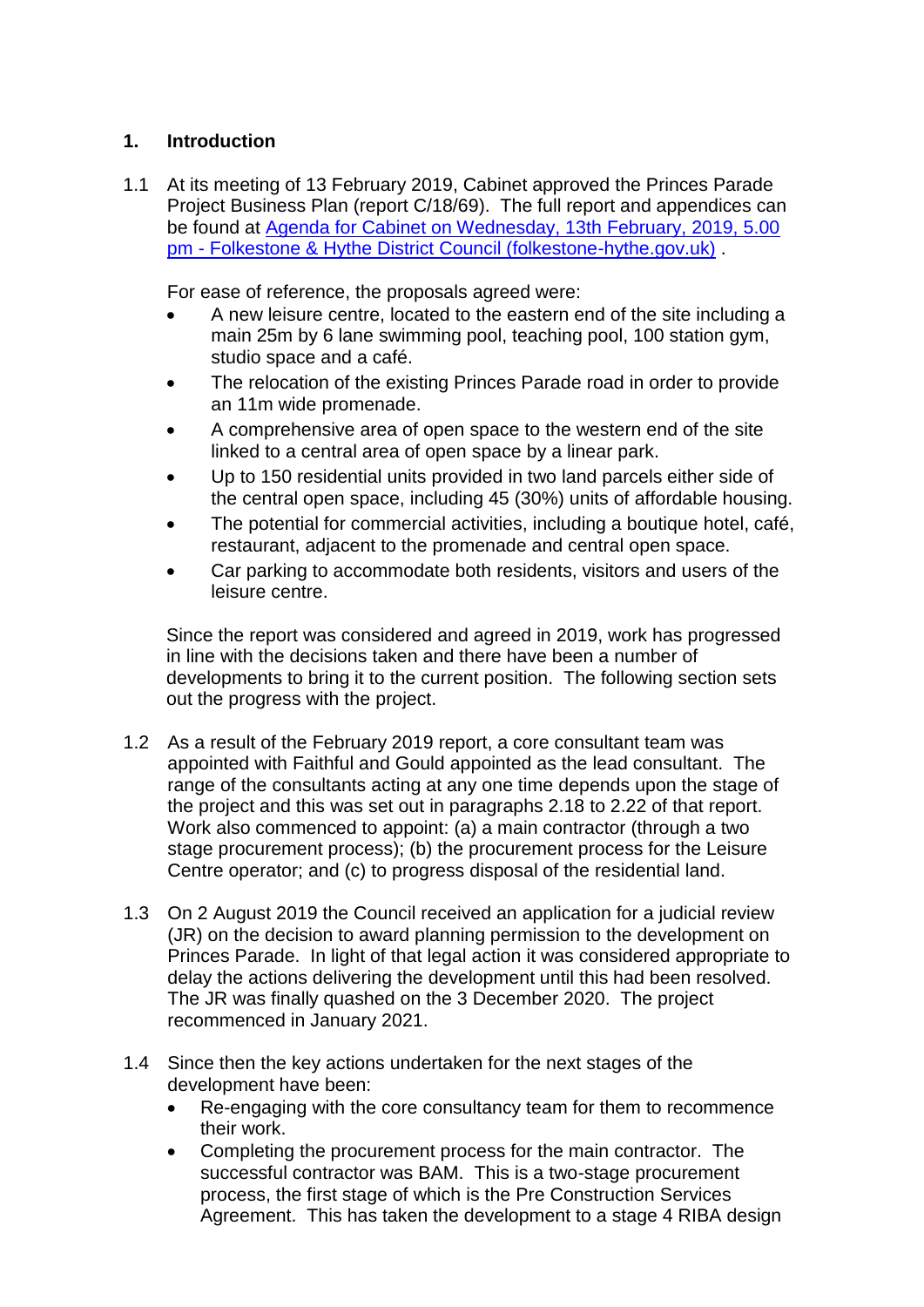which gives more detail on matters relating to delivering the project, before progressing to the second stage which is the construction contract.

- A significant amount of ecological work has been undertaken under the supervision of the Council's appointed ecological consultants (Lloyd Bore) as part of the project team. This includes preparation of alternative sites for reptile relocation, the relocation of reptiles, and moving the known badger population under the direction of the Natural England (NE) badger license, which included the creation of a new badger sett to replace that in use.
- Agreeing relevant planning consents and the discharge of planning conditions including ecological conditions, construction of the badger sett, surface water outfall, a new substation and minor amendments to the leisure centre appearance.
- Extensive site investigations have been undertaken (including trial pits, bore holes) in order to form a more detailed view of any contamination in the site and to inform the resulting remediation strategy.
- Development of the remediation strategy and associated plans for future works to address known contaminates.
- Further design on the landscaping of the western open space which will be available for community recreation as well as providing additional play facilities. Members are reminded that following its meeting of 28 May 2014, it was agreed that a legal covenant would be drawn up to protect the scheme's proposed parkland and open space from any future development proposals not directly related to the site's leisure and educational objectives (report C/14/01). This will be put into effect at the appropriate time.
- The procurement process for the Leisure Centre operator has been undertaken. The results of this are shown in section 2.5.
- Disposal of the residential land areas has been undertaken (see section 2.6).
- Further consultation on the "stopping up" of the existing Princes Parade road was undertaken. Subsequently the Secretary of State was asked by statutory consultees for a Public Inquiry to resolve the matter. This took place for six days during the period 19 October 2021 to the 4 November 2021. The latest position with regard to this is set out in section 2.3.
- 1.5 The sections below consider the current position and the decisions required by Cabinet to deliver the project.

## **2 Current Position**

## 2.1 **Description of Site Investigations & Findings**

2.1.1 BAM were appointed in February 2021 to commence the detailed designs required for the remediation, civil engineering, drainage, and infrastructure required for the development. This scope also included the required testing and attendance works pre-contract to conclude the design work streams.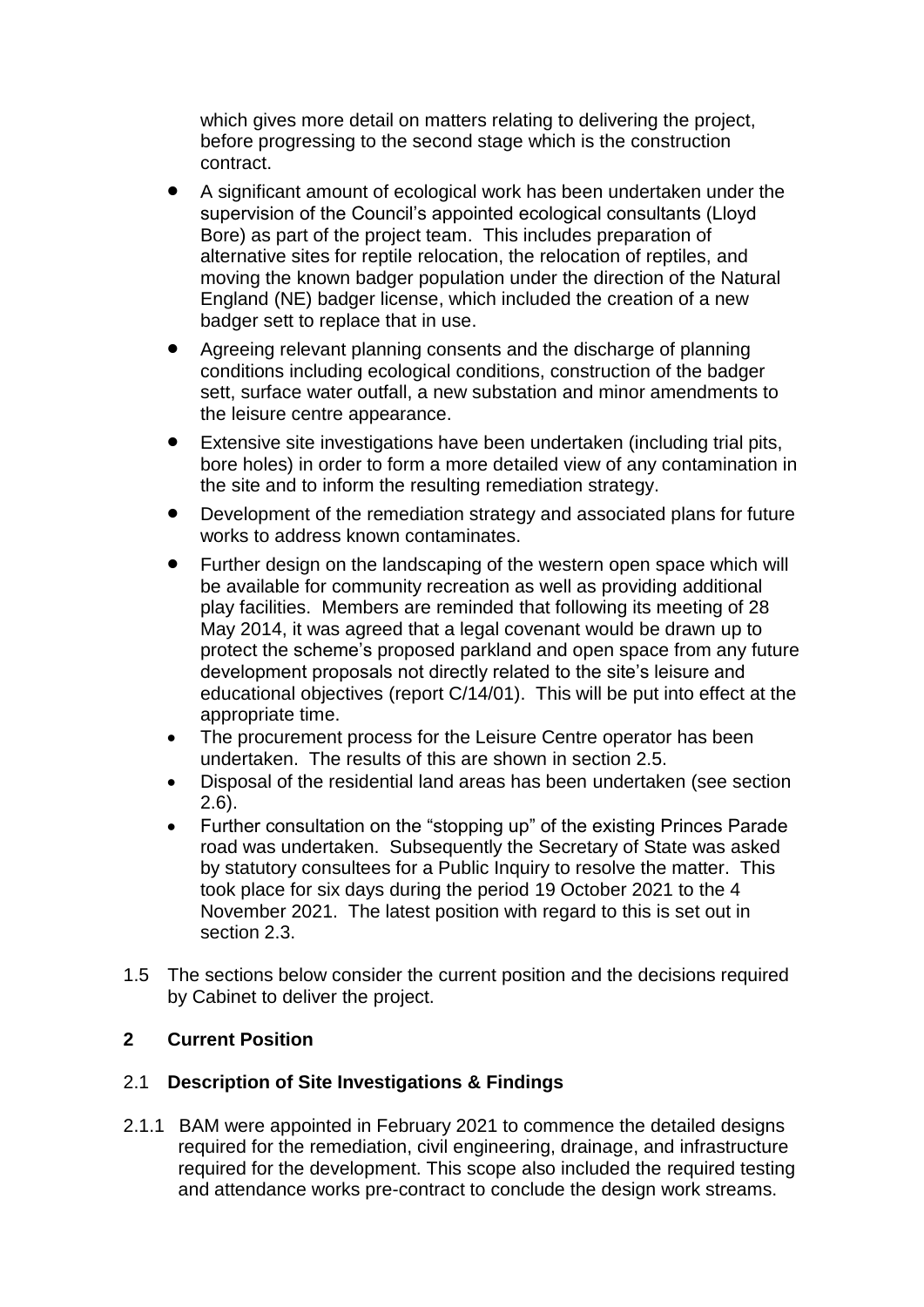- 2.1.2 The assessment of land contamination and mitigation options, and land contamination and remediation work streams, have been led by experts LBHGEO as BAM's chosen specialist consultant.
- 2.1.3 These assessments (undertaken from March 2021) have followed professionally recognised procedures, National Quality Mark Scheme (NQMS), and started with the production of a Preliminary Land Contamination Assessment, and a desktop review of the previous investigations and findings on the site.
- 2.1.4 An additional phase of site investigation was designed by BAM's specialist LBHGEO in order to have a far more detailed, intensive and targeted array of data across the site to see if there were any variances or higher concentrations of contaminants found that needed relevant mitigating actions to be taken. IDOM Merebrook were employed by BAM to undertake the additional site testing works during March and April 2021.
- 2.1.5 The IDOM Merebrook's factual report was issued with these detailed additional results and updated as the work progressed to include laboratory testing data, and preliminary gas and groundwater monitoring, with their final report being issued on  $30<sup>th</sup>$  June 2021.
- 2.1.6 This information has been used by LBHGEO and a Land Contamination Assessment (LCA) report has been produced on behalf of BAM. This assessment (current version 1.2 dated 17/12/2021) has been progressively updated since June 2021 to show the key assessment criteria, the risks and the potential mitigation options for the site taking into account the latest site investigation findings.
- 2.1.7 The LCA accesses the specific levels of compounds and chemicals found in the soils for their exceedance against screening values, this data is then risk assessed with mitigation measures to limit their exposure and means to sever the pathway to the receptors. This process follows the government's Land Contamination Risk Management (LCRM) guidance.
- 2.1.8 The LCA is publicly available and has been issued as part of the Reserved Matters planning application which is currently being reviewed and commented on by both the Environment Agency and F&HDC and specifically to address part b) of condition 25 of the planning application Y17/1042/SH.
- 2.1.9 The necessary mitigation and remediation works have been prepared into an overall Remediation Plan by BAM, and a Remediation Implementation Plan for the initial earthworks has been prepared by BAM's tendered contractor. The Plans have been accepted in principle by the Environment Agency (EA) as providing a viable solution to the matters reported in the Land Contamination Assessment. The LCA, Remediation Plan and Remediation Implementation Plan will all be subject to statutory body consultation and regulatory approval prior to the commencement of any construction works which is scheduled for April 2022.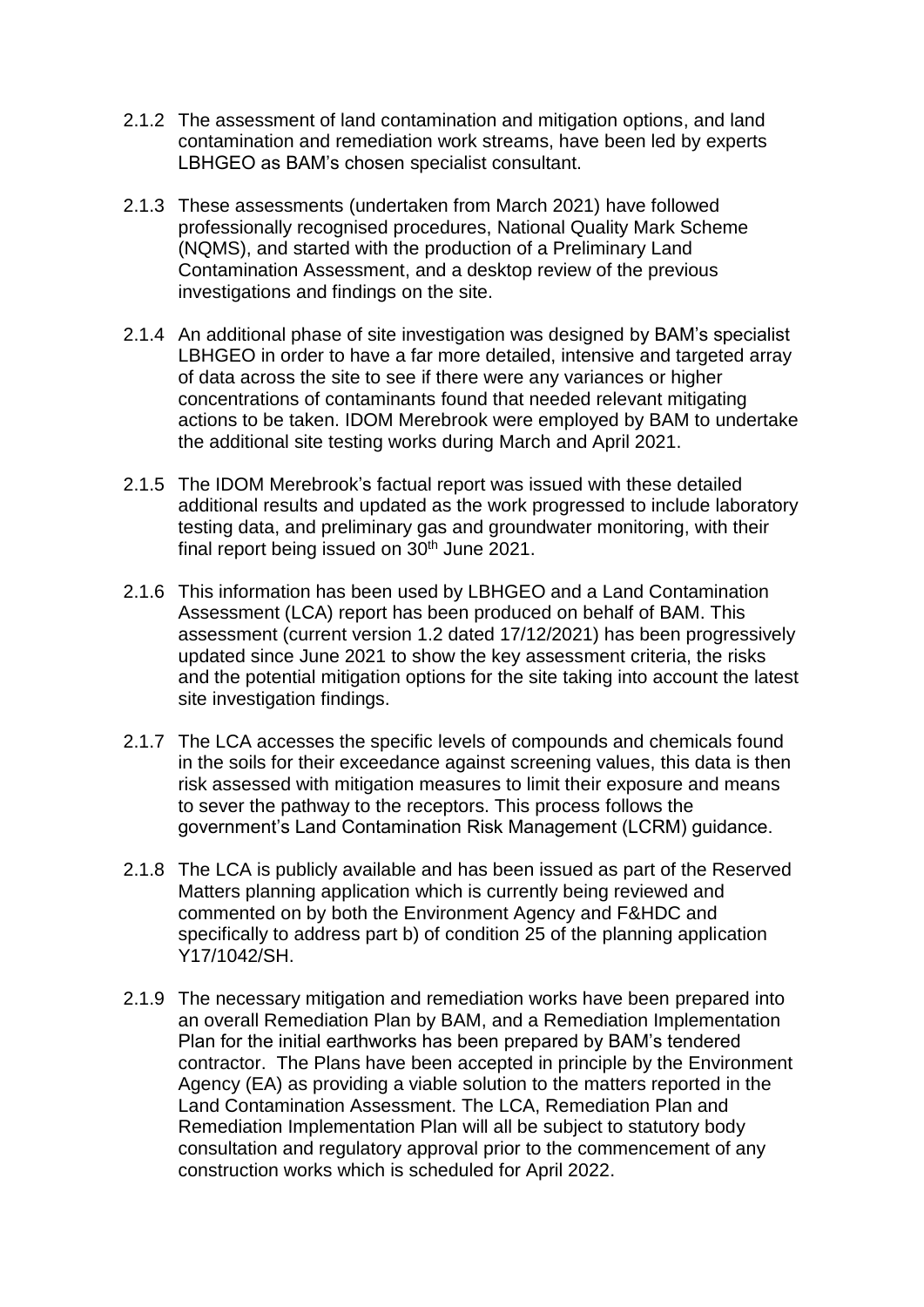- 2.1.10As part of the regulatory approvals for all of the solutions used, a verification plan will also be developed and agreed between BAM, their consultants, the Environment Agency and F&HDC Environmental Health. This will specify the site monitoring and testing requirements that need to be undertaken for each phase of the works. It will set out what information will be collected and what criteria will be used as evidence to validate the works have been satisfactorily carried out. This process, and the resulting mitigation measures, will provide suitable planned protection to address relevant Health and Safety matters during the works for human interaction including the public. When the scheme is completed it will also ensure the protection of users of the site and that public safety is maintained.
- 2.1.11 The physical site works will involve further material testing, material movement and the selection of appropriate materials and soils for reuse. This will allow the current volume of material on site to be utilised efficiently, minimise waste movements, and prevent creating more waste off site than absolutely needed. Various compaction methods will be used on site to stabilise and consolidate the materials. Controls will be put in place to restrict airborne particles and suppress dust generation from the site. Monitoring and sampling the air at certain locations at the site boundary throughout the period of planned works will provide data which will be reviewed by specialists to ensure that the works are not causing health and safety concerns or harm.
- 2.1.12 Hard standings, roads and the civil infrastructure will all be treated with binding agents in the form of lime and cement to provide a stronger platform to construct from. The whole development area will receive a high visibility marker layer to indicate the potential risk to future site users that may need to dig down, and this layer will then be capped with new material at the appropriate construction depths for roads, or with clean materials for planting and landscaping.
- 2.1.13 This 'clean cover' approach will separate exposure from the site contamination to the receptors (e.g. the environment, site users, public or future contractors). This is a well-used industry technique on brownfield sites which caps and isolates known contaminants from being accessed by the public and home owners.
- 2.1.14 In addition to the site-wide mitigation measures overseen by BAM and undertaken by the various specialist organisations, these principles have also been discussed with the National House Building Council (NHBC) through the processes undertaken to date. The final level of remediation controls and mitigations used specifically on the residential areas of the site will be the responsibility of, and delivered by, the residential developer and their consultant team.
- 2.1.15 The most recently commissioned reports and investigations show that contaminants exist on the site in a higher concentration than previously indicated. This is due to the latest site investigations and land contamination reports having been through a more detailed process which is required at this particular stage in the project's development. It also helps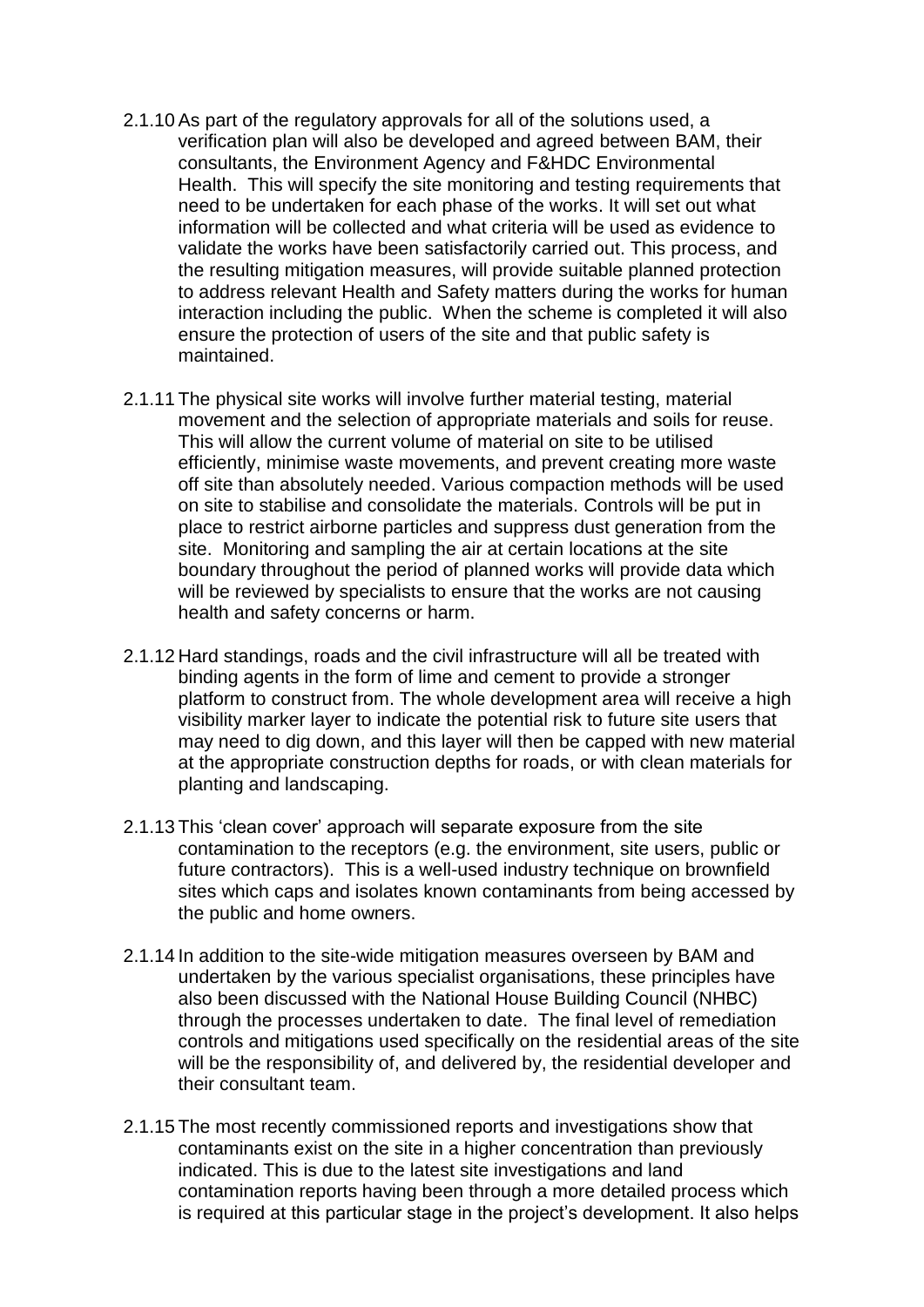to ensure that the correct protocol is being used to address the issues found on the site. Earlier assessments were not able to be undertaken to the same degree of detail and this increasing level of understanding of contamination on brownfield sites is a normal part of the development process.

- 2.1.16 Now that contaminates from the former waste site are known, if the development is not progressed some of the mitigation / remediation strategy will be required to provide long-term protection for future users. While the detail of this would need to be considered, it may include activities such as:
	- Stripping the remaining vegetation and suitably capping the site, and re-landscaping.
	- Fencing areas off and restricting access to certain portions, or the whole site.
	- A hybrid option of the two approaches above.
- 2.1.17All of these options would require further, more detailed consideration and a thorough assessment of risks of the appropriate solutions which would be dependent on the future intended use of the area.

#### 2.2 **Ecological work**

- 2.2.1The reptiles on site were successful trapped and relocated to the receptor site to the north of the Royal Military Canal in 2021. A vegetation strip took place following their relocation to remove any suitable habitat and prevent recolonisation of the site.
- 2.2.2The new badger sett was constructed and badger activity recorded in the new sett which then allowed the old badger sett to be closed and removed under the terms of the Natural England (NE) license.
- 2.2.3The vegetation on the remainder of the site is planned for removal end February 2022 to ensure this is completed outside the bird nesting season and to check for any other badger setts ahead of construction works starting.
- 2.2.4The proposed landscaping to the western open space, and the linear park leading to the bridge over the Royal Military Canal, maintains ecological areas along parts of the canal bank and around the new badger sett which won't be accessible to the public. In addition to this the new public realm will provide new ecology and foraging opportunities for the badgers and other wildlife.
- 2.2.5A plan showing the proposed landscaping is included in Appendix A. This also indicates the intention for the western open space to be designated a Priority Play Area (PPA) for the park. This will replace the smaller play area at the Seabrook end of the Royal Military Canal which had PPA status in the Play Area Strategy 2020-2030 approved by Cabinet in June 2020 (report C/20/04).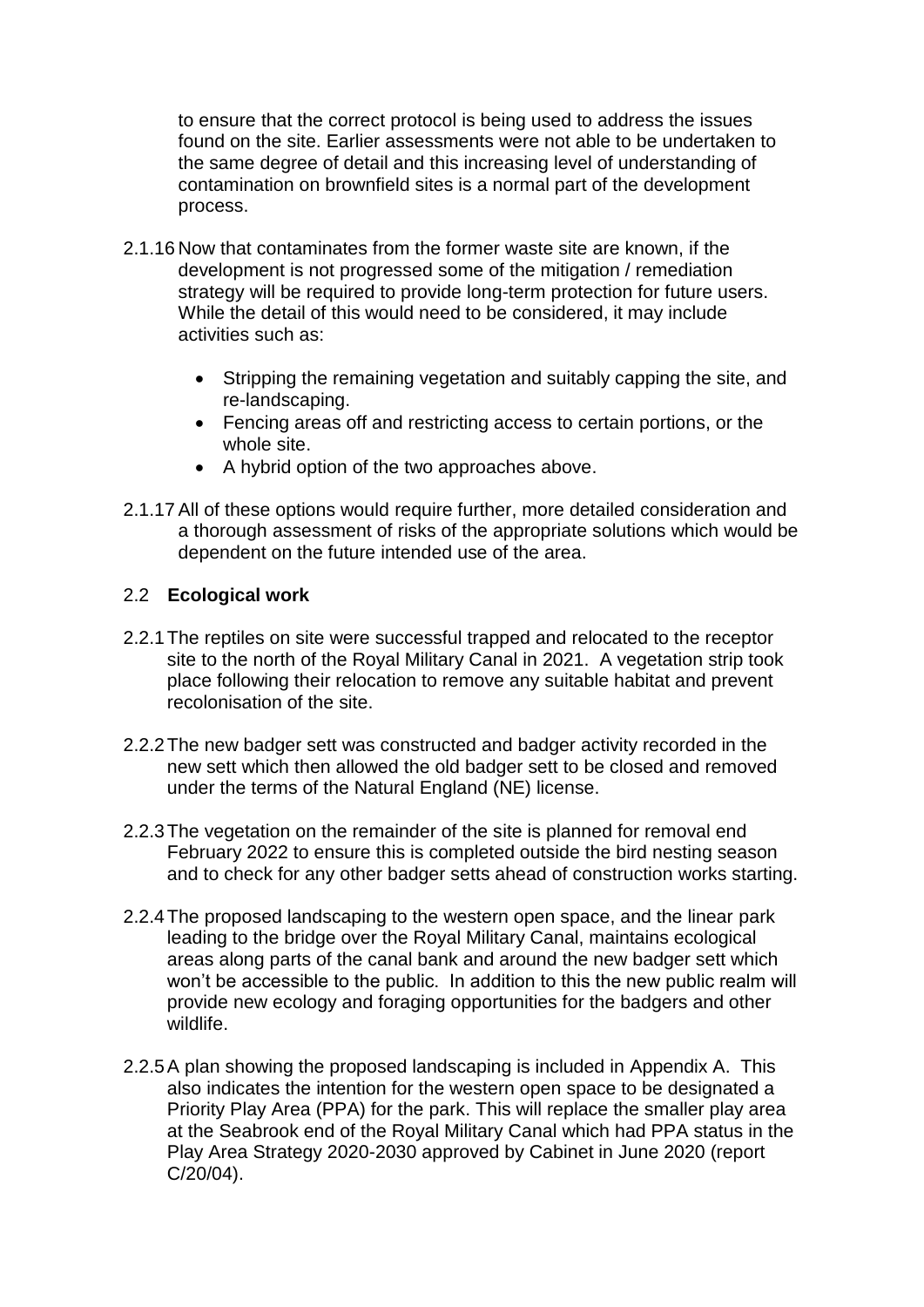2.2.6At the Cabinet meeting of May 2014 (report C/14/01), it was agreed "that, at the appropriate time, a legal covenant be drawn up to protect the proposed parkland and open space from any future development proposals not directly related to the site's leisure and educational objectives". As part of the Council's desire to ensure the green space is retained in the future, Cabinet is asked to renew this commitment as part of the scheme and to put in place the relevant covenant as previously set out.

## 2.3 **Stopping Up Order**

- 2.3.1The development includes a redirection of part of the current Princes Parade road to run behind the proposed development and in parallel to the Royal Military Canal in order to provide an enhanced vehicle-free public promenade for leisure users. In order to build the leisure centre as planned, this required the "stopping up" of an existing length of road. Following a public consultation where statutory consultees objected to the order, the Secretary of State was obliged to hold a public inquiry into the matter. This was held for a six day period from the 19 October to 4 November 2021. All documentation relating to the inquiry can be found at: [Princes Parade](https://www.folkestone-hythe.gov.uk/princesparade/stopping-up-order/public-inquiry) Stopping Up Order Public Inquiry - [Folkestone & Hythe District Council](https://www.folkestone-hythe.gov.uk/princesparade/stopping-up-order/public-inquiry)  [\(folkestone-hythe.gov.uk\).](https://www.folkestone-hythe.gov.uk/princesparade/stopping-up-order/public-inquiry)
- 2.3.2The Inspector has written to the Secretary of State who has not, as at the time of writing, announced his decision. This is expected shortly. Following this final decision, there is a period of 6 weeks when it is possible for a JR to be applied for by either party. At the time of writing it is not known if this will be applied for, or if there are grounds for doing so. An oral update will be provided at the meeting if there is anything further to report on this matter. If the Council is successful in achieving the stopping up order, it will need to consider whether to proceed given the potential risk of a further appeal against the decision.
- 2.3.3It is anticipated that should a favourable decision be made for the Council by the end of January, then approximately £2 million of further investment delivering the scheme will be spent in the ensuing 6 week period (for example on utilities) without the process having been fully closed. Moreover, during this period should a JR of the decision be allowed, there will be a significant amount of further spending as the scheme progresses. In order to maintain progress delivering the scheme, Cabinet is asked to confirm their intentions to maintain momentum and to press ahead while accepting this risk, with further legal advice being taken and reported to the Leader and relevant portfolio holders, depending on the outcome of the Secretary of State's decision and if any further challenge is lodged and progressed. Not to progress the scheme at risk will mean further delays with the potential loss of planning due to permissions effectively being "timed out" in particular in relation to the residential planning permission.

## 2.4 **Carbon / Environmental Considerations**

2.4.1An energy assessment has been completed for the leisure center building in accordance with the current Building Regulations Part L (Conservation of Fuel and Power). As part of this assessment, the complete building is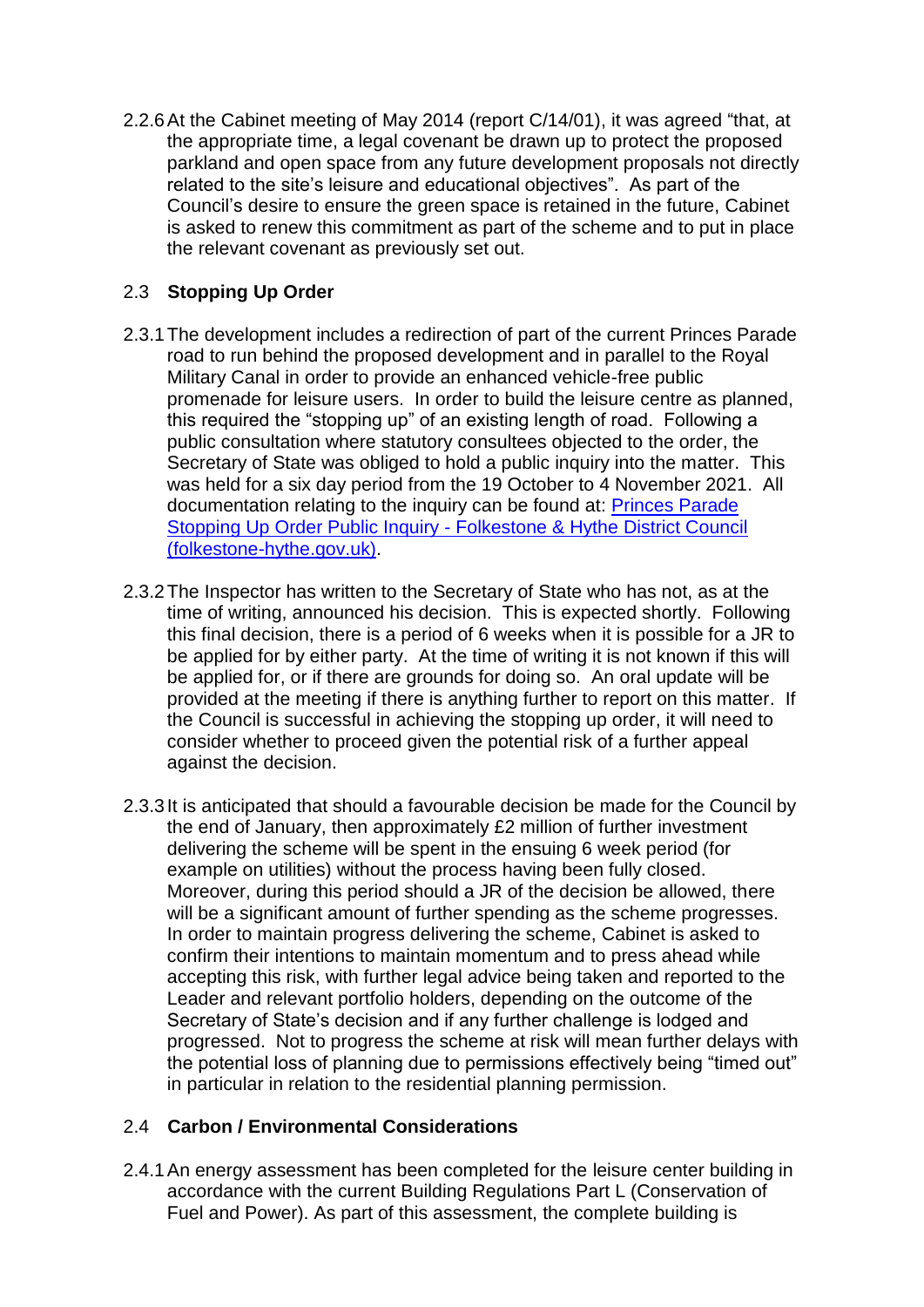modelled and that thermal model used to provide advice on the building's carbon credentials and demonstrate that the leisure centre improves on the notional baseline set out in the Building Regulations.

- 2.4.2The energy assessment also considers several initiatives for climate change adaptation and the use of zero and low carbon technologies within the building.
- 2.4.3The allowance for adaptation to climate change is best addressed using the energy hierarchy for the project, as a means to classify energy options contributing toward reducing the carbon emissions of the project. This hierarchy is an industry recognised method of looking at all aspects of energy use.
- 2.4.4The definition of each level of the energy hierarchy, and the measures incorporated in the leisure centre building and the associated carbon savings over the notional baseline required by Building Regulations, are as follows:

| <b>Energy Hierarchy</b>                                                                                                                                             | Measures Incorporated in the project &<br><b>Carbon Savings</b>                                                                                                                                                                                                                                                                                                        |
|---------------------------------------------------------------------------------------------------------------------------------------------------------------------|------------------------------------------------------------------------------------------------------------------------------------------------------------------------------------------------------------------------------------------------------------------------------------------------------------------------------------------------------------------------|
| Be lean: use less energy and<br>manage demand during<br>operation through fabric and<br>servicing improvements and<br>the incorporation of flexibility<br>measures. | To reduce the amount of heat and cooling<br>required within the building the<br>construction materials have energy<br>efficient elements (U values and g values)<br>that include insulating materials and<br>glazing systems that keep the heat in the<br>building in winter months and assist in<br>reducing the need for mechanical cooling<br>in the summer months. |
|                                                                                                                                                                     | This results in a 2% reduction in carbon<br>emissions compared to the notional<br>baseline required by Building Regulations.                                                                                                                                                                                                                                           |
| Be clean: exploit local<br>energy resources (such as<br>secondary heat) and supply<br>energy efficiently and cleanly                                                | There are no district heating / cooling<br>networks local to the project so this was<br>discounted.                                                                                                                                                                                                                                                                    |
| by connecting to district<br>heating networks, where<br>available.                                                                                                  | Consequently, a gas micro combined heat<br>and power (CHP) system has been<br>included. This is one of the low carbon<br>technologies encouraged to be adopted in<br>the built environment. Its efficiency lies in<br>reduction of energy waste.                                                                                                                       |
|                                                                                                                                                                     | This results in a further 2% reduction in the<br>carbon emissions of the project.                                                                                                                                                                                                                                                                                      |
| Be green: maximise<br>opportunities for renewable<br>energy by producing, storing,                                                                                  | The following systems have been included:                                                                                                                                                                                                                                                                                                                              |

#### **Table 1: Energy Hierarchy**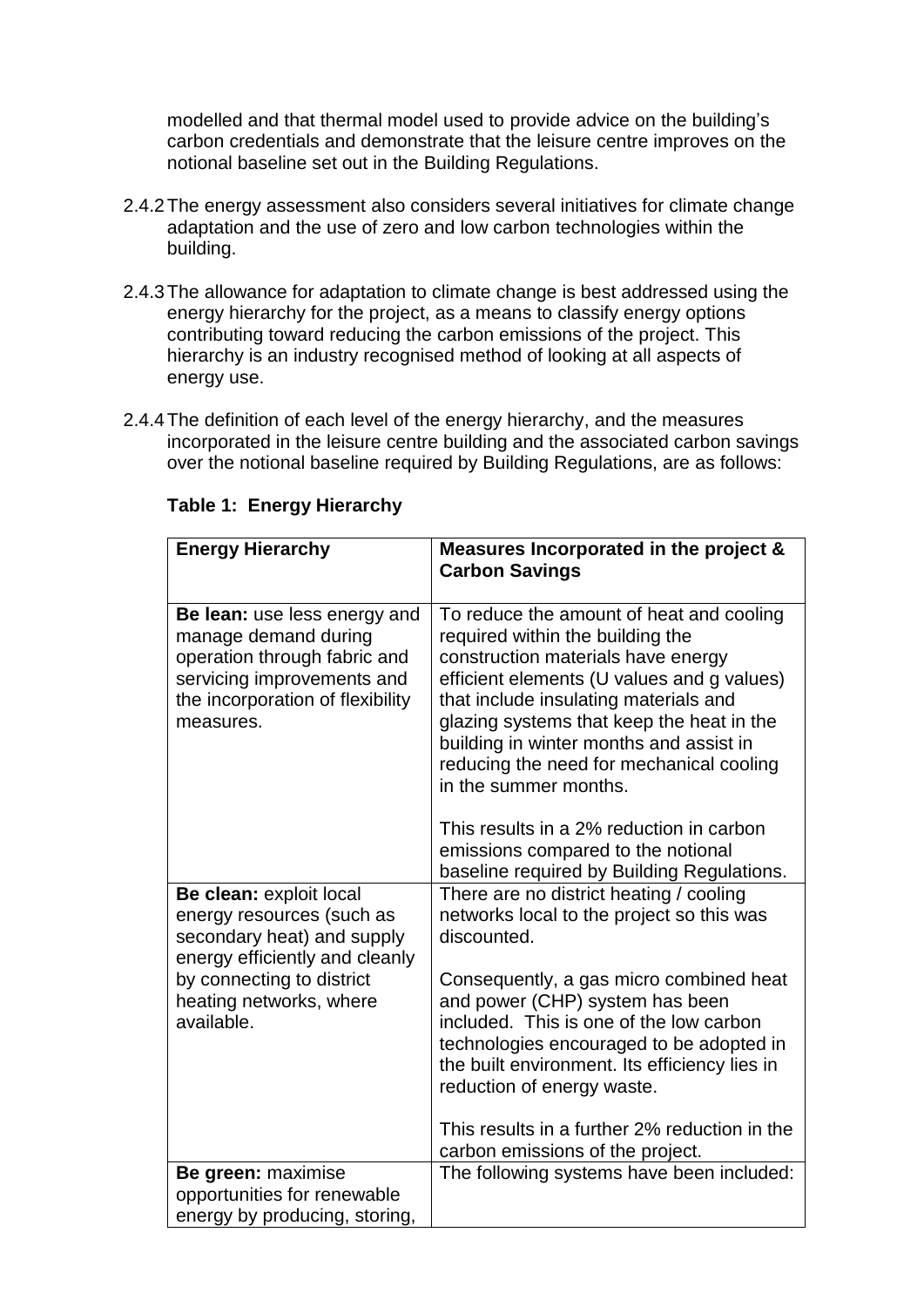| Energy efficient LED lighting and<br>and using renewable energy<br>$\qquad \qquad \blacksquare$<br>on-site.<br>lighting controls.<br>Energy metering for the installed<br>$\overline{\phantom{a}}$<br>systems.<br>Energy efficient pumps with inverter<br>$\qquad \qquad \blacksquare$<br>drives.<br>Energy efficient fans for ventilation<br>systems.<br>Mechanical ventilation with heat<br>recovery.<br>Variable flow refrigerant systems (VRF)<br>with recovery.<br>Energy efficient gas boilers.<br>$\overline{\phantom{a}}$<br>Use of a building management system<br>$\qquad \qquad \blacksquare$<br>that helps to keep systems running<br>efficiently by control and monitoring of |
|--------------------------------------------------------------------------------------------------------------------------------------------------------------------------------------------------------------------------------------------------------------------------------------------------------------------------------------------------------------------------------------------------------------------------------------------------------------------------------------------------------------------------------------------------------------------------------------------------------------------------------------------------------------------------------------------|
| the building engineering services.<br>This results in a further reduction in carbon<br>emissions of 4.4%, which takes the total<br>reduction to 8.4% compared to the notional<br>baseline required by Building Regulations<br>which equates to a saving of 42.09 tonnes<br>of carbon per annum.                                                                                                                                                                                                                                                                                                                                                                                            |

- 2.4.5The project engineers also carried out a feasibility study for all available low and zero carbon solutions. The systems reviewed as part of this feasibility study included:
	- Air source heat pumps.
	- Photovoltaic cells (PV).
	- Wind power.
	- Hydrogen fuel cells.
	- Ground source heat pumps.
	- Biomass boilers.
- 2.4.6Each system was analysed and the use of PV panels on the roof of the building has been identified as a suitable option, subject to funding and planning approvals. This is not currently included in the project brief and an additional cost of £100,000 would need to be approved if this were to be incorporated. This would result in a further 4.5% carbon reduction in addition to the 8.4% outlined in the above table, which increases the reduction in carbon omission from the notional baseline required by the Building Regulations to 12.9%. This additional cost will have a payback period of approximately 4-5 years and is proposed as a suitable cost to be drawn from the Climate Change Reserve. The financial benefit of this will fall to the Leisure Centre operator and this will be the subject of further discussions as the contract is finalised.

# 2.5 **Leisure Centre Operator**.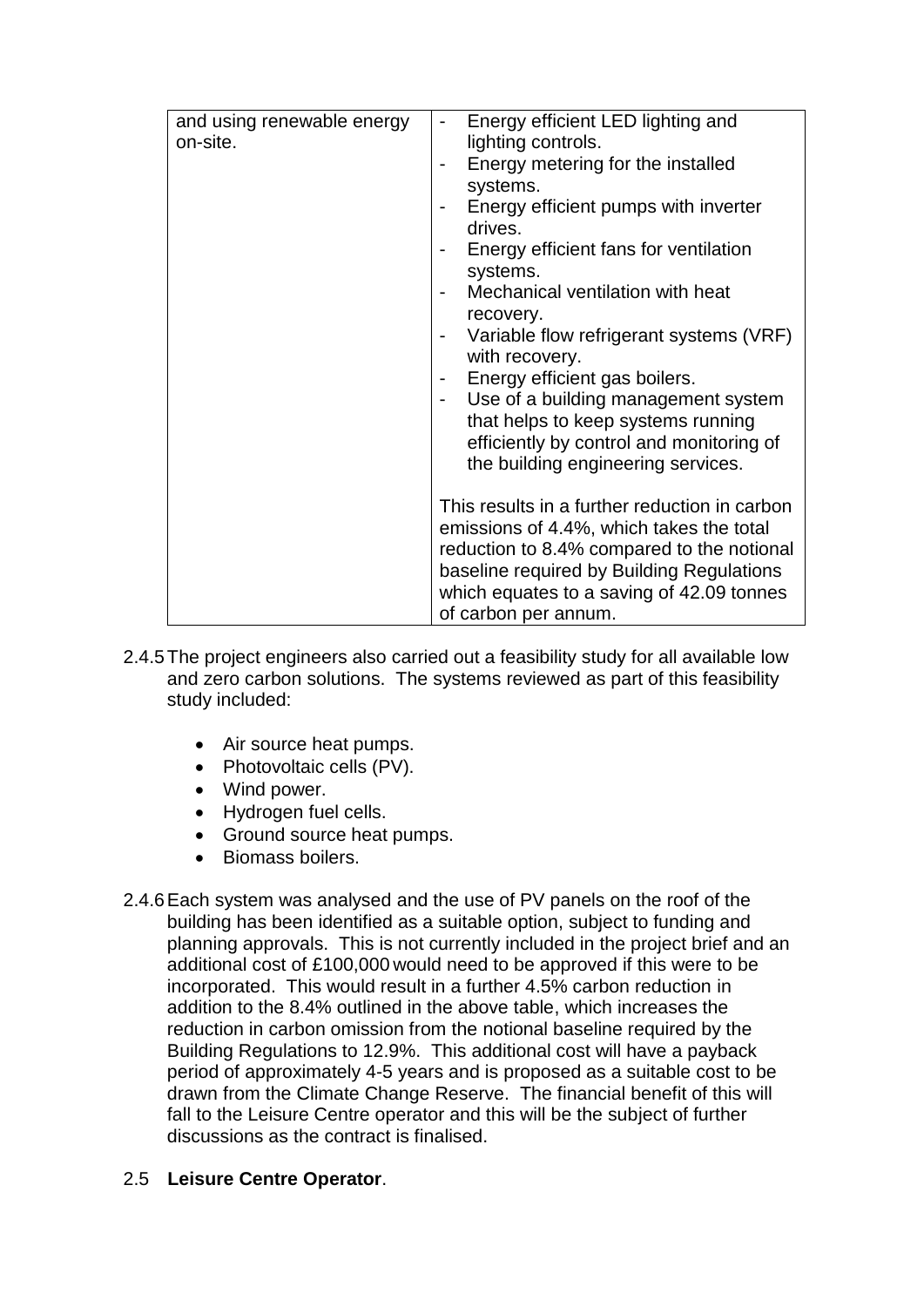- 2.5.1 The Princes Parade Project Business Plan approved by Cabinet (C/18/69) recommended in para 2.26 that the Council '*seek to secure an operator for the new leisure centre through an open procurement process. It also recommended that the Council procure specialist advice to manage this process and achieve the best possible financial and service proposals for the Council.'*
- 2.5.2 The Council subsequently appointed The Sports Consultancy (TSC) to assist with the tender for the new leisure centre operator. The tender process commenced in August 2021 following a soft market testing exercise carried out earlier in the year.
- 2.5.3 In summary, the Council proposed:
- 2.5.3.1 A ten-year contract with an optional five-year extension at the Council's discretion.
- 2.5.3.2 The leisure operator to be responsible for the operational costs including their own fixtures, fittings, equipment and utilities costs.
- 2.5.3.3 The leisure operator to be responsible for most ongoing maintenance costs.
- 2.5.3.4 The leisure operator to control the leisure centre car park.
- 2.5.3.5 The leisure operator to propose an annual management fee payable to the Council as well as a surplus share proposal.
- 2.5.3.6 Existing Hythe Pool employees to be transferred to the new leisure centre operation when the new building opens with their employment rights protected under TUPE.
- 2.5.4 The tender was publicly advertised and eight companies expressed an interest. Discussions were held with interested parties and tender submissions were received from:
	- Wealden Leisure Ltd (trading as Freedom Leisure).
	- Sports and Leisure Management Ltd (trading as Everyone Active).
- 2.5.5 Two other operators (Places Leisure and Serco Leisure) had actively engaged in the tender stage of the project but withdrew due to the Council's requirement for the operator to take on the full utility risk (this followed significant volatility in the energy market that was experienced in the autumn 2021).
- 2.5.6 The tenders were evaluated on 70% Technical (Quality) and 30% Price. The evaluation criteria were further subdivided as follows: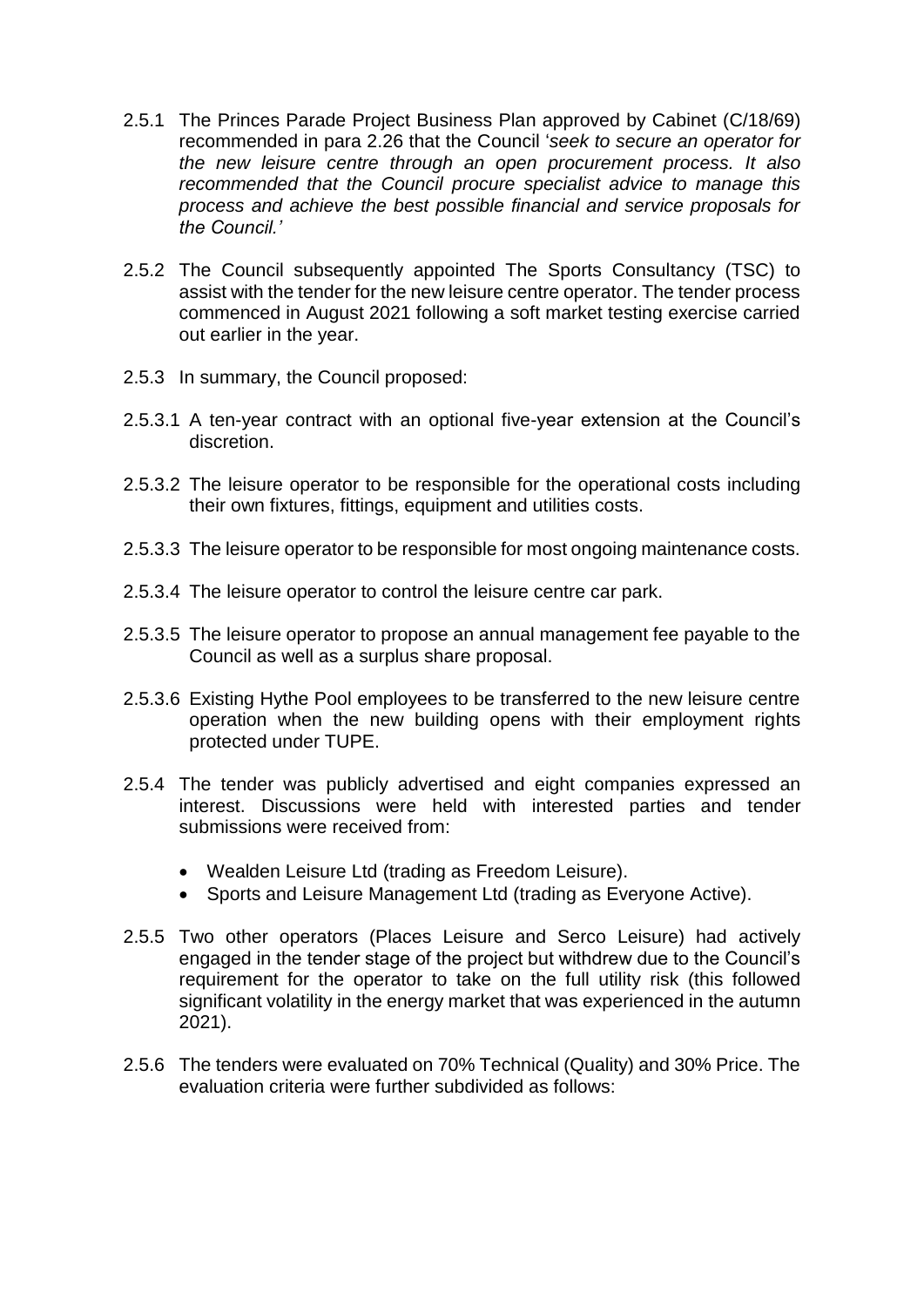| <b>TECHNICAL CRITERIA</b>                                                                                                                                 |                        |                        | Weighting        |
|-----------------------------------------------------------------------------------------------------------------------------------------------------------|------------------------|------------------------|------------------|
| 1. Programming and Pricing                                                                                                                                |                        |                        | 10%              |
| 2. Asset Management and Cleaning                                                                                                                          |                        |                        |                  |
| 3. Sports Development, Health & Wellbeing and Outreach                                                                                                    |                        |                        | 8%               |
| 4. Marketing, Customer Care and CRM                                                                                                                       |                        |                        | 10%              |
| 5. Staffing                                                                                                                                               |                        |                        | 8%               |
| 6. Financial Management, Reporting and IT Systems                                                                                                         |                        |                        | 4%               |
| 7. Environmental Sustainability                                                                                                                           |                        |                        | 10%              |
| 8. Demonstrating Social Value                                                                                                                             |                        |                        | 8%               |
| 9. Contract Mobilisation                                                                                                                                  |                        |                        | 2%               |
| <b>Technical weighting</b>                                                                                                                                |                        |                        | 70%              |
| <b>COMMERCIAL CRITERIA</b>                                                                                                                                |                        |                        | <b>Weighting</b> |
| 1. Proposed Management Fee (annual average over 10-year term)                                                                                             |                        |                        | 26%              |
| 2. Surplus share                                                                                                                                          |                        |                        | 4%               |
| <b>Commercial weighting</b>                                                                                                                               |                        |                        | 30%              |
| <b>Total weighting</b>                                                                                                                                    |                        |                        | 100.0%           |
| The full tender evaluation report prepared by TCS is attached as Appendix<br>В.<br>In terms of the Price Evaluation the respective scores are as follows: |                        |                        |                  |
| <b>Tenderer</b>                                                                                                                                           | <b>Freedom Leisure</b> | <b>Everyone Active</b> |                  |
| Average Annual<br>Management Fee Over Ten<br>Years                                                                                                        | £175,843               | (SLM)<br>£100,456      |                  |
|                                                                                                                                                           | £1,758,431             | £1,004,556             |                  |
|                                                                                                                                                           | 26.0%                  | 14.9%                  |                  |
| Aggregate Management Fee<br><b>Over Ten Years</b><br><b>Management Fee Score</b><br><b>Surplus Share Score</b>                                            | 4%                     | 3.12%                  |                  |
| <b>Overall Price Score</b>                                                                                                                                | 30%                    | 18%                    |                  |

- 2.5.7 The full tender evaluation report prepared by TCS is attached as Appendix B.
- 2.5.8 In terms of the Price Evaluation the respective scores are as follows:

| <b>Tenderer</b>                                    | <b>Freedom Leisure</b> | <b>Everyone Active</b><br>(SLM) |
|----------------------------------------------------|------------------------|---------------------------------|
| Average Annual<br>Management Fee Over Ten<br>Years | £175,843               | £100,456                        |
| Aggregate Management Fee<br><b>Over Ten Years</b>  | £1,758,431             | £1,004,556                      |
| <b>Management Fee Score</b>                        | 26.0%                  | 14.9%                           |
| <b>Surplus Share Score</b>                         | 4%                     | 3.12%                           |
| <b>Overall Price Score</b>                         | 30%                    | 18%                             |

2.5.9 The average management fee shown above is payable by the leisure operator to the Council. The actual management fee over the ten-year period will vary each year, and for both bidders there would be a fee payable by the Council to the leisure operator in Year 1 for the initial set up costs of the operator with an income in subsequent years. Full details of the management fee breakdown are set out in Table 2 page 4 in the TSC report in appendix<br>B. A due diligence exercise was completed to benchmark both bidders'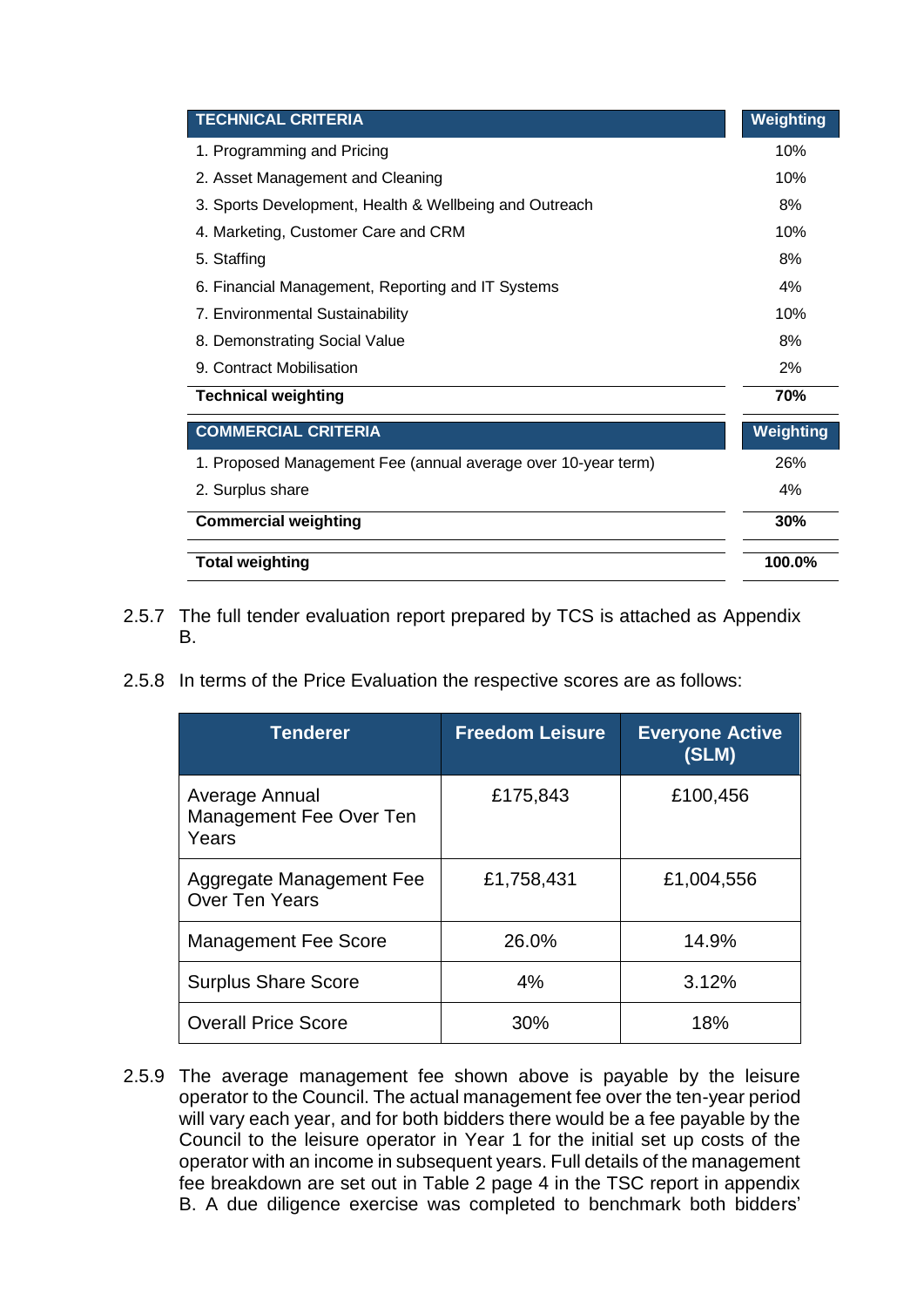income and earnings projections. This is summarised in para 2.8 to 2.13 of appendix B. The annual management fee will be index linked and uplifted annually.

2.5.10 The technical evaluation was assessed based on method statements submitted by each of the bidders for each evaluation category. The final technical scores are as follows:

|    | <b>TECHNICAL CRITERIA</b>                                | Weighting | FL.     | <b>EA</b> |
|----|----------------------------------------------------------|-----------|---------|-----------|
| 1. | Programming and Pricing                                  | 10%       | 8.0%    | 8.0%      |
| 2. | Asset Management and Cleaning                            | 10%       | $6.0\%$ | $8.0\%$   |
| 3. | Sports Development, Health & Wellbeing and<br>Outreach   | 8%        | 6.4%    | 6.4%      |
| 4. | Marketing, Customer Care and CRM                         | 10%       | 8.0%    | 8.0%      |
| 5. | Staffing                                                 | 8%        | 6.4%    | 6.4%      |
| 6. | Financial Management, Reporting and IT<br><b>Systems</b> | 4%        | 2.4%    | 2.4%      |
| 7. | <b>Environmental Sustainability</b>                      | 10%       | $8.0\%$ | 8.0%      |
| 8. | <b>Demonstrating Social Value</b>                        | 8%        | 4.8%    | 4.8%      |
| 9. | <b>Contract Mobilisation</b>                             | 2%        | 1.2%    | $1.6\%$   |
|    | <b>Technical weighting</b>                               | 70%       | 51.2%   | 53.6%     |

2.5.11 The final combined price and technical scores are as follows:

| Tenderer                    | <b>Commercial</b> | Technical | <b>Overall</b> |
|-----------------------------|-------------------|-----------|----------------|
| Freedom<br>Leisure          | 30.0%             | 51.2%     | 81.2%          |
| Everyone<br>Active<br>(SLM) | 18.0%             | 53.6%     | 71.6%          |

- 2.5.12 The recommendation, based on the outcome of the tender evaluation, is that Freedom Leisure (Wealden Leisure Ltd) are awarded the contract for the leisure operator for the new leisure centre at Princes Parade. The contract will start from the completed construction of the new leisure centre with a mobilisation period scheduled in advance of the centre opening.
- 2.5.13 Freedom Leisure manage over 100 leisure centres including Sandwich Leisure Centre and the Ashford Stour Centre. Notable features of their tender include: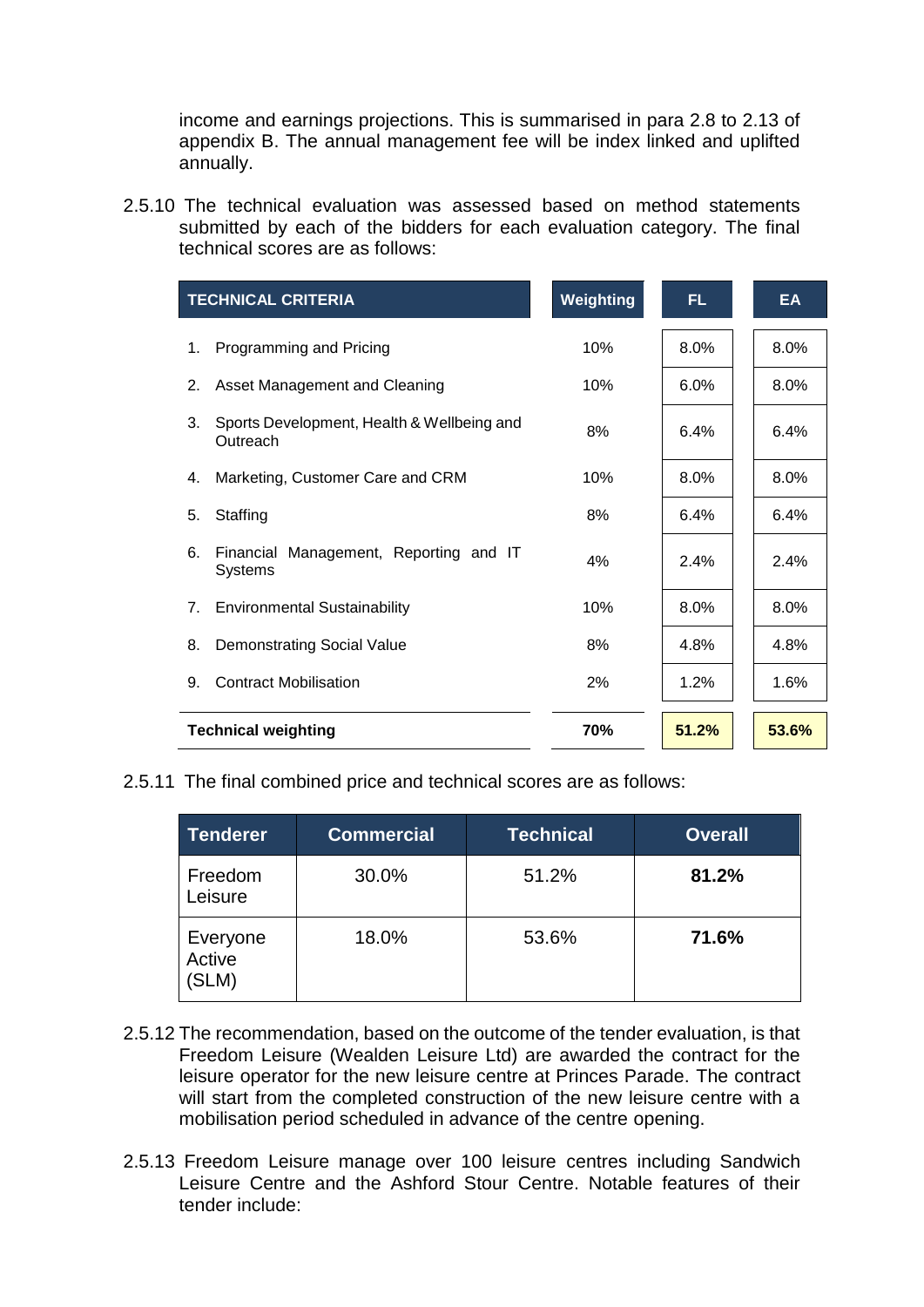- The recruitment of a full-time Active Communities Manager, who will be responsible for the sports development programme.
- A commitment to working with the local Clinical Commissioning Group, police, youth services, local clubs and other groups.
- A comprehensive learn-to-swim programme.
- One apprenticeship and four work experience placements per year.
- A commitment to using local suppliers wherever possible, e.g. currently 60% of their reactive and planned preventative sports programmes are delivered by local suppliers.
- A commitment to sourcing green energy (through their supplier Haven Power).
- Achieving ISO14001 accreditation for the new Centre.
- Achieving 50% recycling and waste management.

#### 2.6 **Residential Providers**

- 2.6.1As part of the February 2019 Cabinet decision it was agreed that to progress the scheme the residential and commercial land at Princes Parade and at the existing Hythe Swimming Pool site should be disposed of. Delegations were given to the respective director, in consultation with the Leader of the Council and the Portfolio Holder. Throughout the summer of 2021, a marketing exercise was undertaken by BNP Paribas to determine interest in the site and to invite offers.
- 2.6.2Following the conclusion of the exercise, the successful bid was agreed in early January 2022 for both the Princes Parade site and the South Road site. In total this equates to a receipt of £26.6 million for both sites and includes the commercial space on Princes Parade, affordable housing on both sites, a café and toilet block on the South Road site which also has the provision of beach huts. It also includes the demolition of the existing Hythe Pool once the new leisure centre is open. It should be noted that this offer at South Road also includes the provision of these community assets which will benefit the Council and community in the long run with additional financial detail to be firmed up as the residential scheme is agreed and revenue income streams are secured.
- 2.6.3Officers are currently working through the detailed contract with the successful bidder so as to progress the scheme. The reserve matters application for the residential element of the site will need to be submitted by July 2022 and therefore discussions will proceed at pace with the chosen developer.

## 2.7 **Planning**

- 2.7.1A summary of the various planning applications and permissions is provided below:
	- Planning permission was received for the project on 19 September 2017.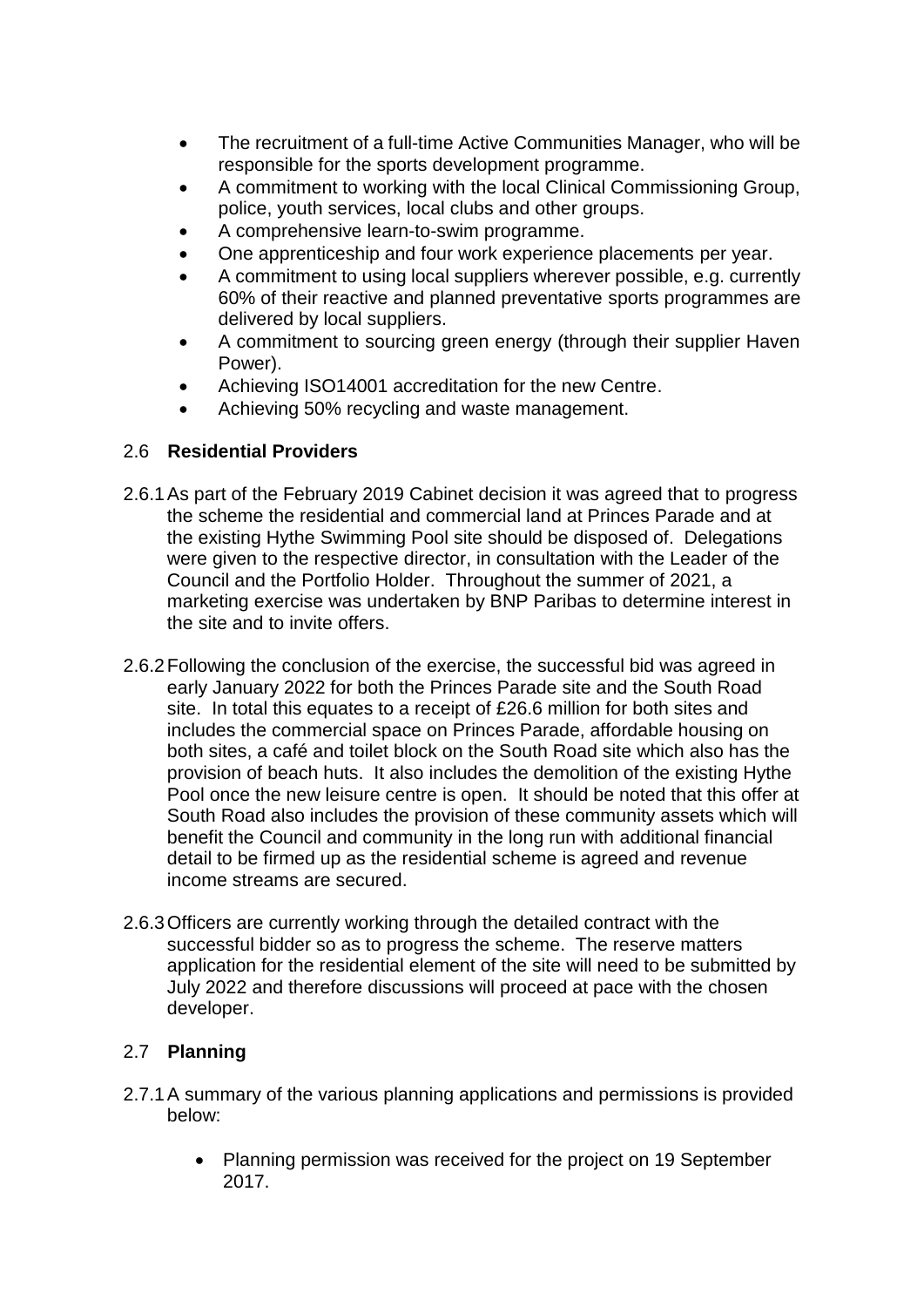- Conditions 15, 16 and 17 (ecology) were discharged 3 September 2021.
- The new badger sett application was approved 27 August 2021.
- S96a Non Material Amendments to the planning permission was approved 6 December 2021.
- New applications have been submitted for: (a) a new electrical substation; and (b) drainage outfalls to the beach. This will be determined at the Planning Committee on 25 January 2022.
- Reserve Matters (excluding the residential plots) was submitted and validated 10 December 2021.
- Discharge of Conditions application was submitted and validated 29 November 2021.
- 2.7.2It is anticipated that the Reserve Matters and Discharge of Conditions applications will be determined at the March 2022 Planning Committee meeting. A Reserve Matters application will be submitted for the residential plots by the appointed developer by July 2022.

## **2.8 Procurement**

2.8.1Cabinet report C/18/69 recommended (paragraph 2.16):

*In order to deliver the project it will be necessary for the Council to procure a main contractor to deliver phases 1 and 2. The options open to the Council include the use of a procurement framework or the more traditional competitively tendered OJEU route. The issue of contractor procurement is covered in detail in the Procurement and Programme Review (see Appendix 1) which sets out the following recommendations:-*

- *A single contractor is appointed for the remedial works, leisure centre and infrastructure (Phases 1 and 2).*
- *A two stage develop and construct procurement route be adopted.*
- *Design developed to RIBA Stage 4a in conjunction with the contractor and for the completion of the second stage tender.*
- *A fixed lump sum price is obtained for the works at the second stage tender.*
- *Key designers (e.g. architects, mechanical/electrical engineer and civil/structural engineer) would be appointed by the Council to complete the design to RIBA Stage 4a and then novated to the contractor to complete the design.*
- *The contractor is procured through the Southern Construction Framework, although this needs to be soft market tested to ensure there is sufficient interest from contractors on this framework.*

In the report Phase 1 & 2 were defined as:

## *Phase 1*

*Site remediation works.*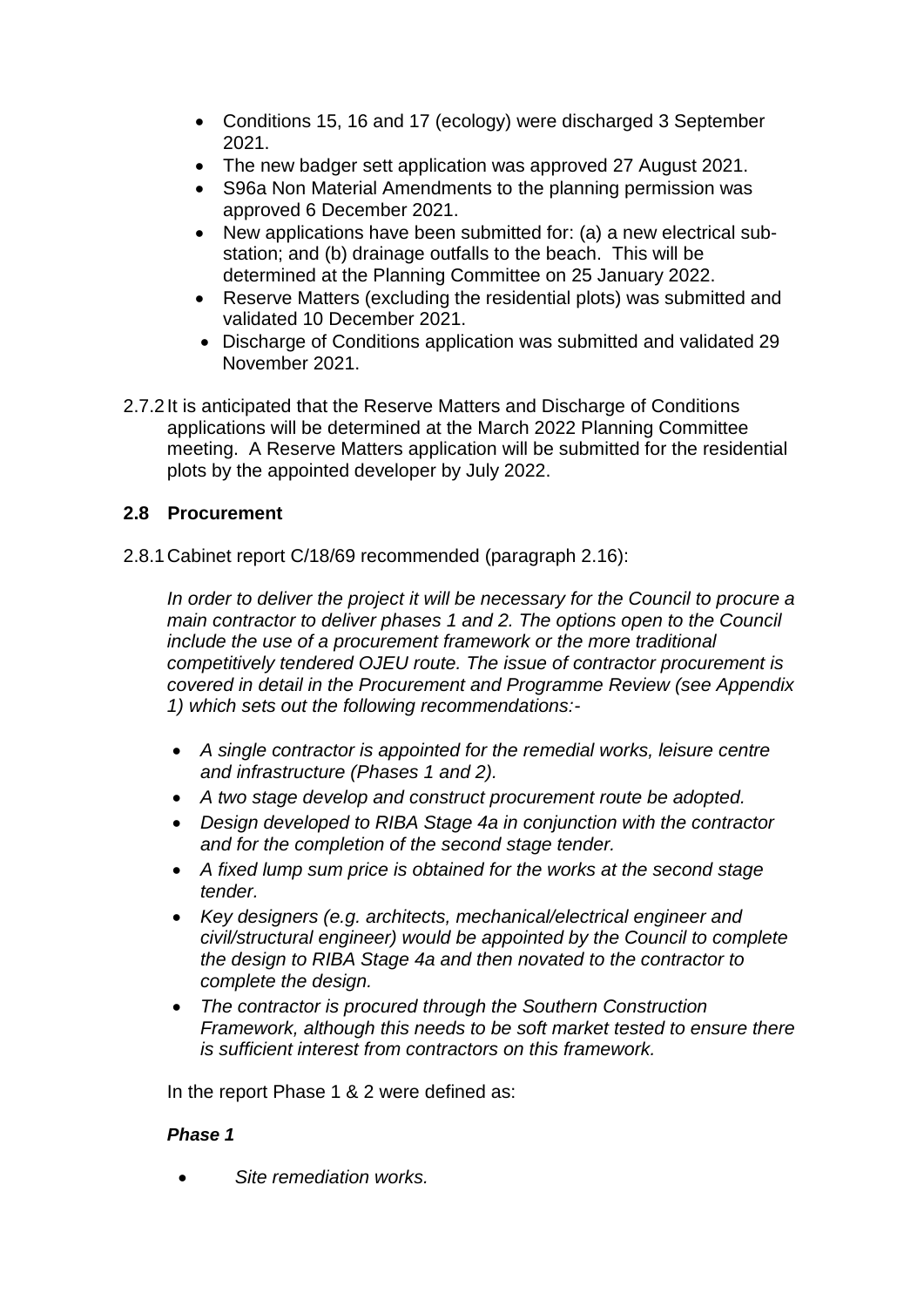### *Phase 2*

- *Construction of leisure centre.*
- *Realignment of Princes Parade and construction of western car park.*
- *Relocation of existing rising main along realigned Princes Parade.*
- *Provision of new promenade.*
- *Construction of new linear park (including installation of planting along the embankment to the northern boundary, adjacent to the Royal Military Canal).*
- 2.8.2Following completion of a tender via the Southern Construction Framework, BAM were appointed as the contractors for the pre-construction stage and the potential construction phase (subject to Cabinet approval and final contract). The recommendation to Cabinet in this report is to confirm that BAM proceed to the next stage of the project as outlined in this report (i.e. Phase 1 and 2 works) and the construction contract is finalised on this basis.

## **3. Financial Issues**

- 3.1 The main contractor, BAM, were appointed under a Pre-Construction Services Agreement following a competitive tender through the Southern Construction Framework, to work with the Council and their consultant team to carry out further site investigations, engage with utility suppliers, work with the Council's design team to develop the detailed design, and to tender the sub-contractor packages.
- 3.2 BAM's pre-construction fee, construction fee, preliminaries, and overheads and profit were fixed at the first stage tender. BAM then competitively tendered subcontractor work packages for the second stage tender to confirm a fixed price contract sum.
- 3.3 Following the review of all tender packages received from BAM and the conclusion of financial negotiations on the second stage tender, a Contract Sum of £40,518,210 has been confirmed. This is a fixed price contract sum, whereby BAM take on risks associated with the design, ground conditions, remediation, supply chain issues such as labour and material shortages, and inflation.
- 3.4 This price includes the cost of bringing new utilities to the site, including offsite upgrade works, but any changes to these tendered costs from the date of price submission will remain the Council's risk, and consequently a 3% contingency allowance has been made for this and any other unforeseen project costs. As this is a fixed price contract with BAM, cabinet is advised by our external cost consultants that a 3% contingency allowance is sufficient and an appropriate amount for the risks identified.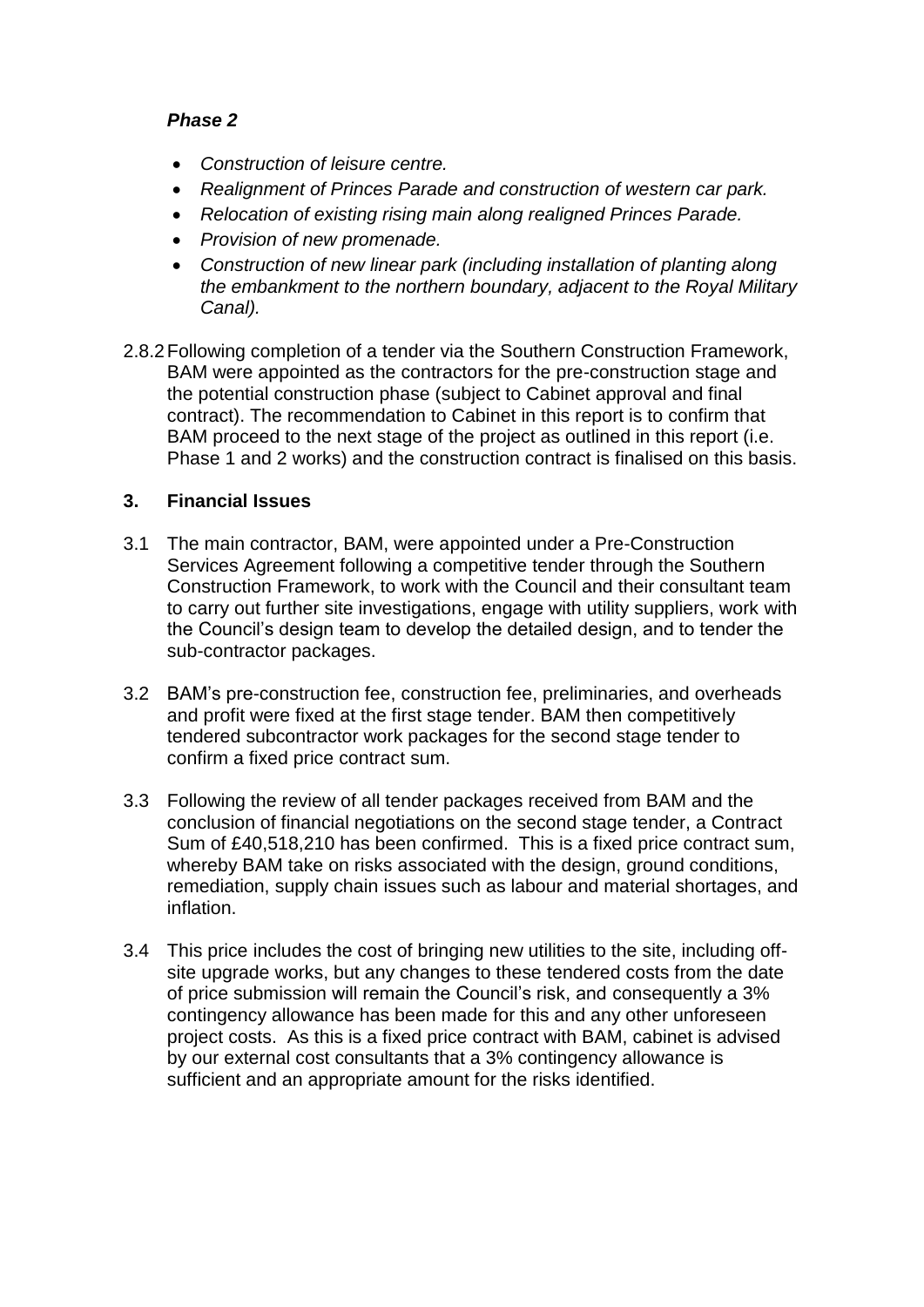The following table provides a summary of this together with the other project costs:

#### **Table 2 – Costs of Project**

| <b>Cost Heading</b>                                              | Cost        |
|------------------------------------------------------------------|-------------|
| <b>Construction Costs</b>                                        | £40,518,210 |
| Consultant Fees, license fees, and other<br>Council direct costs | £3,566,823  |
| Contingency (3% of construction costs)                           | £1,215,546  |
| Total                                                            | £45,300,579 |

3.5 This is an increase in the project budget of £16,235,579 which was agreed in the 2020/21 MTCP. The main reasons for this increase are set out in the table below which compares current costs to the original capital programme budget agreed in 2019.

## **Table 3 – Cost Differences from January 2019**

| <b>High Level Cost Differences</b><br>between Jan 2019 and Jan<br>2022 | Cost        | <b>Comment</b>                                                                                                                               |
|------------------------------------------------------------------------|-------------|----------------------------------------------------------------------------------------------------------------------------------------------|
| January 2019 Cost Plan                                                 | £29,065,000 |                                                                                                                                              |
| Site remediation and ground<br>works                                   | £5,339,575  | Costs now based on more<br>extensive detailed ground<br>investigations. These are the<br>remediation costs required for<br>the planned site. |
| Utility infrastructure (on and off<br>site)                            | £1,433,075  | Offsite reinforcement works are<br>now required following detailed<br>capacity assessments by utility<br>companies.                          |
| Leisure centre cost                                                    | £1,057,019  | Design detail improvements<br>required to provide a high-<br>quality leisure centre within the<br>detailed planning consent.                 |
| Western open space and linear<br>park                                  | £1,529,117  | These are now being<br>completed directly by the                                                                                             |
| Promenade                                                              | £916,553    | Council rather than the<br>residential developer to provide<br>certainty to secure better land<br>sales values for the council and           |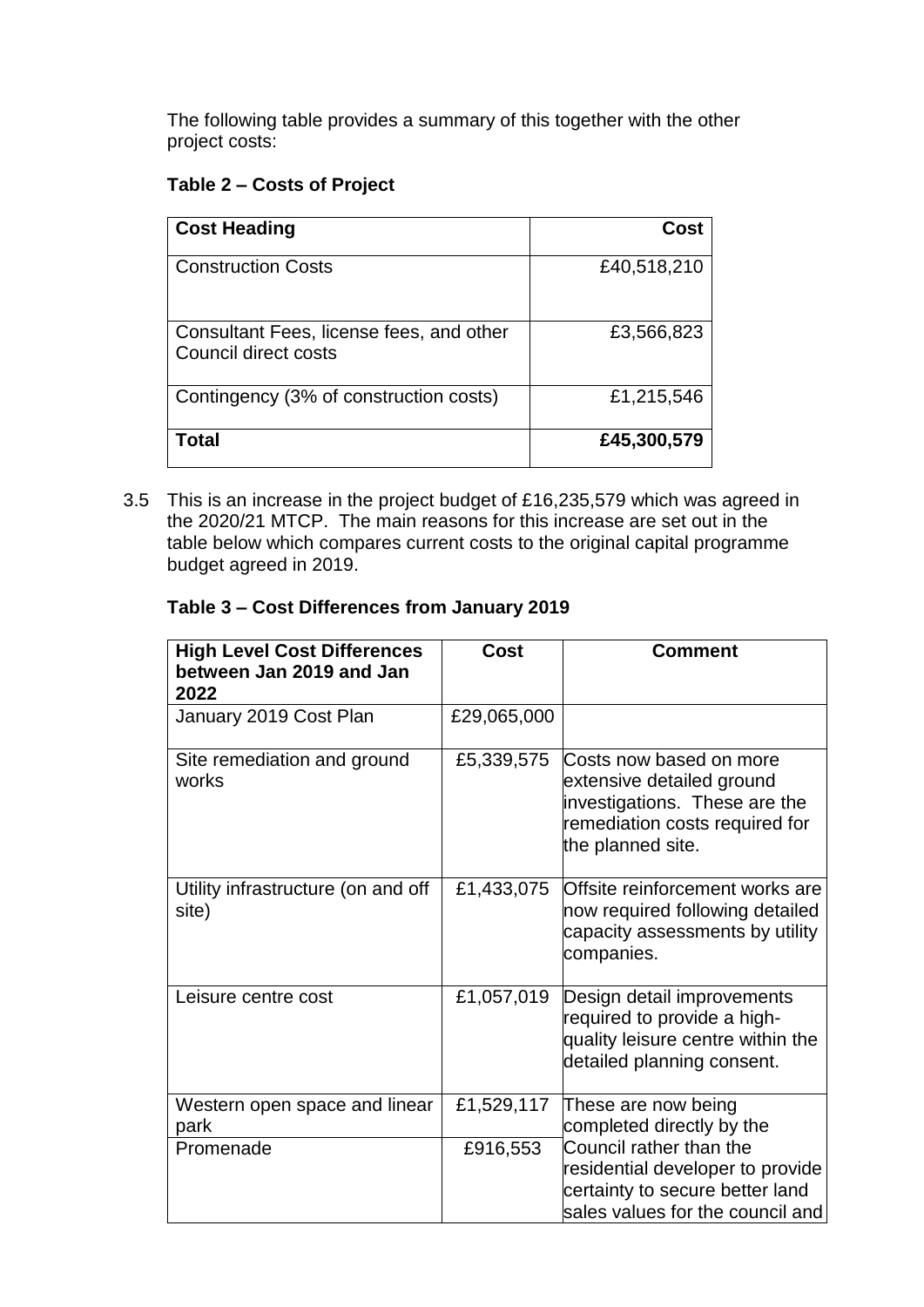|                                      |             | complete these works at an<br>learlier date.                                                                                                                |
|--------------------------------------|-------------|-------------------------------------------------------------------------------------------------------------------------------------------------------------|
| Seapoint Canoe Centre (SCC)<br>works | £200,000    | Enabling works to the Charity's<br>facility which are required to<br>allow the road to be built.                                                            |
| Normal inflation                     | £1,902,788  | Increased inflation due to delay<br>in delivering the project as a<br>result of the planning Judicial<br>Review.                                            |
| <b>Current market conditions</b>     | £3,857,452  | Extraordinary inflation due to<br>delay in delivering the project<br>as a result of Covid, Brexit,<br>material and labour shortages,<br>energy prices, etc. |
| <b>Total Increase</b>                | £16,235,579 |                                                                                                                                                             |
| <b>Total Project Cost (Excl VAT)</b> | £45,300,579 |                                                                                                                                                             |

## 3.6 **Funding**

- 3.6.1The overall funding required for the project has changed significantly since the project was last considered in the 2019 Cabinet report. The delay in the project, together with inflation alongside other factors, has increased the costs as described above. In addition, the delay in the project resulted in the loss of the Homes England Accelerated Construction Programme Grant of £1,977,879 that was awarded in 2019. During the summer of 2021, a new grant was made available for local authorities to bid for through One Public Estate (DLUHC / formally MHCLG). This was the Brownfield Land Release Fund (BLRF) and the Council was successful in applying for a grant of £2 million to support the project and the costs of remediation. This was not a like- for-like replacement however it has helped the overall funding of the project. Further grant funding opportunities will continue to be sought, with approval for submitting and accepting funds being delegated to the Director for Housing and Operations in consultation with the Leader of the Council, and reported to council as part of the normal budget monitoring processes.
- 3.6.2The ongoing work has sought to identify all sources of relevant funding to address the current position of the project. In particular, the residential land values have increased and provide a greater level of financial support for the scheme (see above in relation to residential values) and the successful leisure centre operator means the Council will receive an average positive cash flow in addition to removing the heavy liability of the current pool. Set out below are the key funding sources to meet the overall costs of the project:

#### **Table 4 – Funding**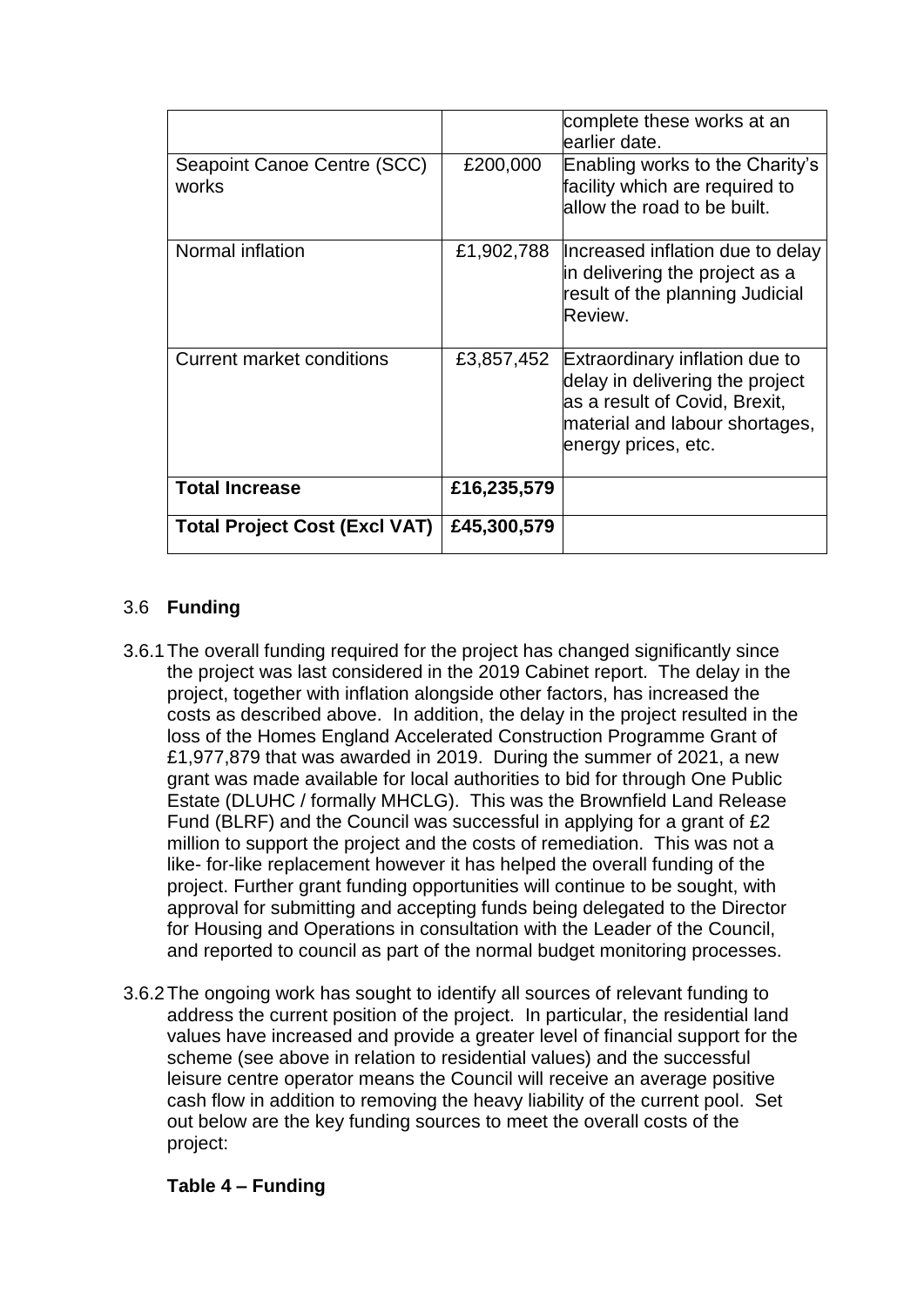| <b>Item</b>                           | £          |
|---------------------------------------|------------|
|                                       |            |
| Nickolls Quarry - Section 106 (with   | 5,309,010  |
| indexation as at the time of writing) |            |
| Hythe Imperial Section<br>106         | 1,416,000  |
| (Affordable Housing)                  |            |
| <b>CIL Funding</b>                    | 2,500,000  |
| Play area funding (CIL)               | 650,000    |
| SCC funding (offset expenditure)      | 200,000    |
| Income from residential sales         | 26,600,000 |
| <b>BLRF Grant</b>                     | 2,000,000  |
|                                       |            |
| Total                                 | 38,675,010 |

3.6.3The detail above identifies a funding gap of £6,625,569. In addition, as identified in section 2.5, the award of the new leisure centre contract will generate an average positive cash position estimated at £175,000 per annum over the period of the contract. Also, there will be no requirement to fund the existing Hythe Pool once this closes. This will save a further £165,000 per annum (excluding fixed costs and any exceptional costs, such as emergency / unplanned maintenance which is increasingly found to be necessary due to the age and deteriorating condition of the building). Overall this will provide a revenue turnaround estimated at £340,000 per annum which will be sufficient to cover the costs of funding approximately £10 million of additional borrowing if required. Revenue turnaround has not been included in the tabulated figures above but is part of the overall business case for consideration.

## **4. Further Considerations**

- 4.1 The main body of the report sets out some of the key issues in relation to the project and in particular the increase in costs associated with the need for further remediation of the site and increased costs arising largely as a result of the delays to the project. As part of cabinet's overall consideration on the matter, there will be implications if it is determined that the project should not proceed. In particular the following are of note:
	- To comply with the Environmental Protection Act 1990: Part 2A, the Princes Parade site will require remediation activity and it will not be allowed to remain in its current state now that the contaminates on site are known. While planning permission is in place and being delivered an agreed approach is in place however, if this scheme is not now pursued then the Council would need to determine the most appropriate remediation action for the site in order to meet necessary environmental standards. This will require further, more detailed assessment dependent on the future intended use of the area but could potentially require significant additional costs depending on the options chosen.
	- The spending on the scheme to date, estimated at £2.56 million, would not be recoverable as a capital cost against the scheme and would need to be charged against the Council's revenue account.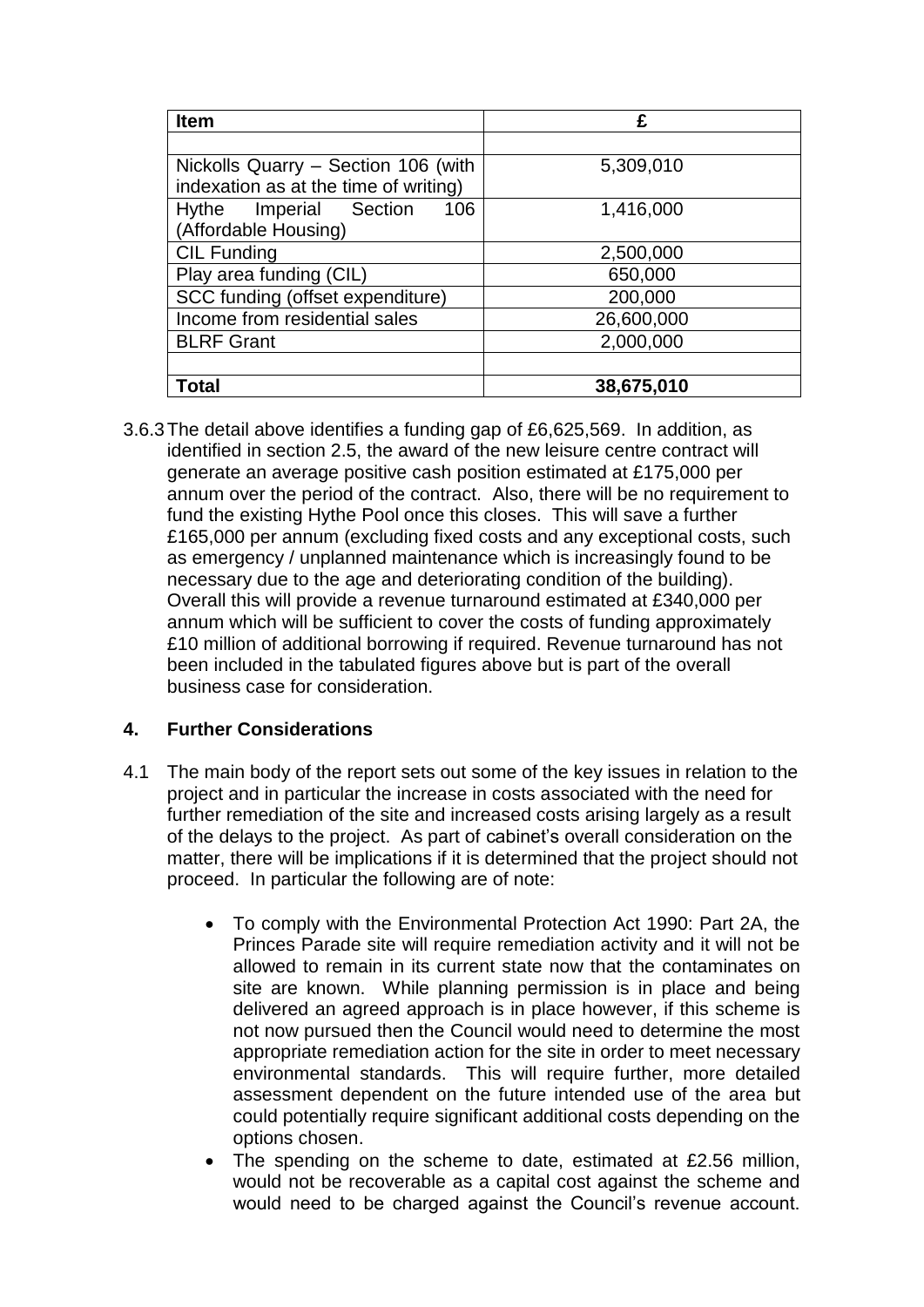This would become a charge during 2021/22 and would create further pressures on the Council's revenue finances.

- The current Hythe Pool building is ageing and requiring further maintenance. Significant expenditure (£167k) has been incurred recently for a new roof, a pool liner and a chlorine storage system. It is likely that additional costs will continue to be incurred as the building ages. If an alternative site is sought then the costs of assessing and preparing for the development of that site would be incurred.
- There would be a loss of the £2 million BLRF grant.
- The provision of 150 units on Princes Parade and a further 66 on South Road, including the affordable housing component for both of these sites, would be lost or delayed.
- The site itself has been established recently as suitable for development in the Places and Policies Local Plan and the site, if not used for the original multi-purpose of housing, leisure and open space, may be susceptible to proposals for just housing development in the future. The current scheme on Princes Parade also allows for Affordable Housing at 30% as opposed to the emerging policy of 22%. This additional 8% 'policy-on' position is positive and offers the chance to secure 12 additional affordable housing units beyond the current 22% emerging policy position.
- Further decisions will need to be taken as to the future of both the existing Princes Parade site and also for the future provision of a leisure / swimming facility for the district. The work to prepare for these decisions will take some time.

## **5. Communications**

5.1 The project has, and is expected to continue generating, a significant amount of public interest. A dedicated section of the website has successfully been set up to provide information on the project and to provide an FAQ section for any queries arising from correspondence into the dedicated email address or through other channels. This method of communication is working well and due to the expected high volume of enquiries as works on the site progresses, cabinet is asked to agree that the web site continues to be the primary channel for information relating to the project with those interested in project detail and updates being directed to that source of information accordingly.

#### **6. Risks**

| <b>Perceived Risk</b> | <b>Seriousness</b> | Likelihood | <b>Preventative Action</b>  |
|-----------------------|--------------------|------------|-----------------------------|
| Stopping up order     | 5                  |            | SoS decision expected       |
| is not granted by     |                    |            | during January. Content     |
| the Secretary of      |                    |            | will need to be reviewed to |
| State or further      |                    |            | determine impact of any     |
| delay due to          |                    |            | decision.                   |
| judicial review       |                    |            |                             |
| challenge.            |                    |            |                             |
|                       |                    |            |                             |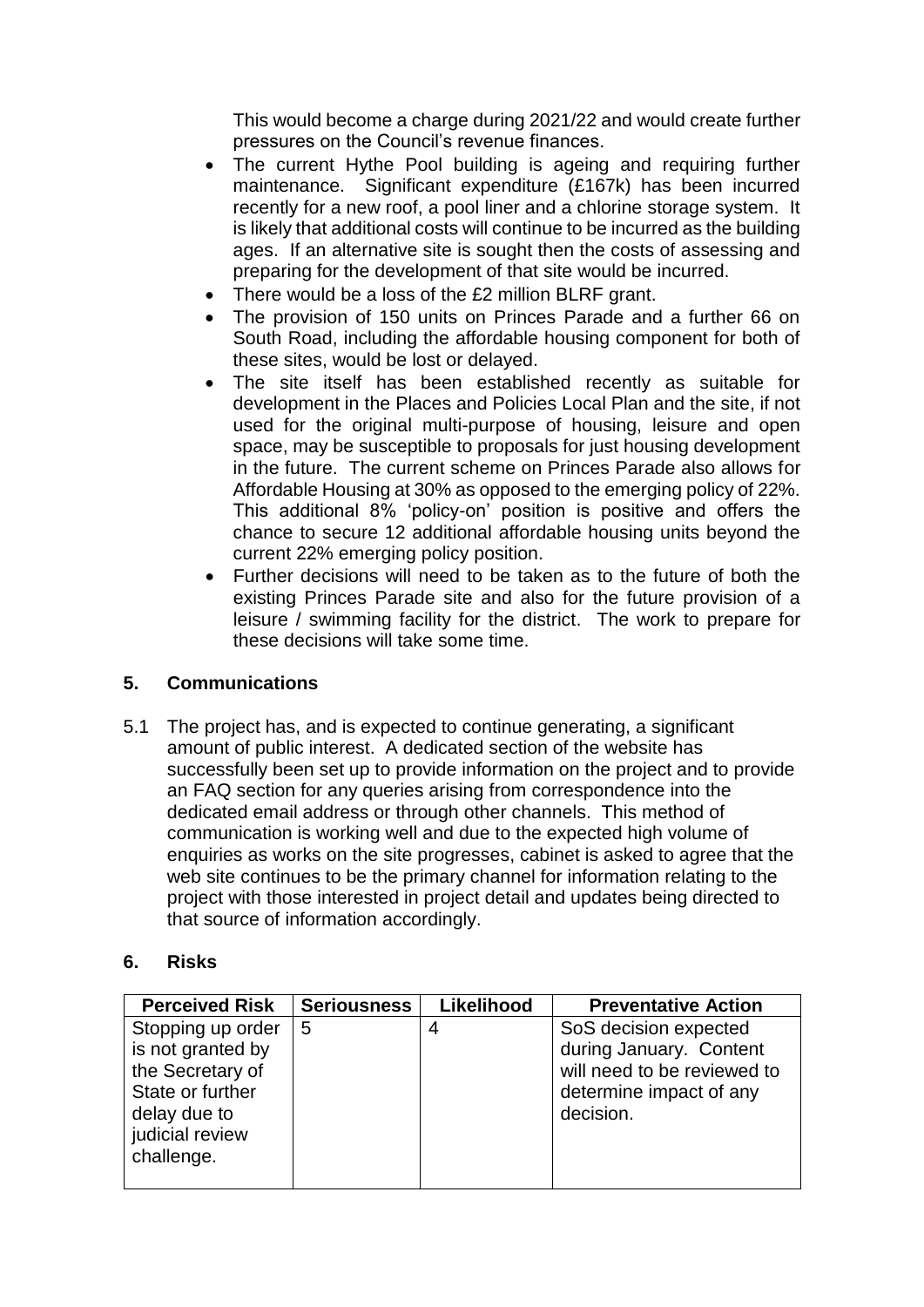| <b>Residential sales</b><br>values do not<br>meet<br>expectations.            | 4              | 3 | Current bids have been<br>made which are at a market<br>value and are incorporated<br>within the overall budget<br>reported. Heads of Terms<br>are still being drawn up to<br>finalise the arrangements<br>and need to be concluded.      |
|-------------------------------------------------------------------------------|----------------|---|-------------------------------------------------------------------------------------------------------------------------------------------------------------------------------------------------------------------------------------------|
| Increasing costs<br>of project during<br>construction.                        | 5              | 3 | Construction price is fixed<br>for the council so risk is<br>with the contractor.                                                                                                                                                         |
| Utility costs<br>increase from<br>tendered price.                             | 5              | 3 | Contingency allowed of 3%<br>to cover risk. External<br>advice given to council that<br>this is sufficient.                                                                                                                               |
| Contamination on<br>site is in excess of<br>that expected.                    | 5              | 3 | Significant investigations<br>have been undertaken and<br>a remediation strategy<br>developed which will<br>provide an informed means<br>of dealing with any<br>contamination. Risk is with<br>the contractor.                            |
| Planning<br>deadlines not<br>achieved.                                        | 5              | 4 | <b>Planning timetable</b><br>established to ensure<br>deadlines are met. There is<br>dedicated planning<br>resource is available as a<br>specialist consultancy and<br>also a PPA has been<br>agreed with the Council for<br>the project. |
| Necessary<br>ecological<br>activities cause<br>overall delay to<br>programme. | $\overline{4}$ | 3 | Ongoing ecological work<br>being undertaken by<br>specialist ecologists to<br>ensure all relevant<br>concerns are addressed in<br>a timely manner.                                                                                        |

# **7. LEGAL/FINANCIAL AND OTHER CONTROLS/POLICY MATTERS**

## **7.1 Legal Officer's Comments** (NM)

There are no legal implications arising directly out of this report. However, the Council will need to continue to comply with the public procurement regulations and Legal Services / external legal advisers will need to be utilised as and when necessary.

## **7.2 Finance Officer's Comments** (CS)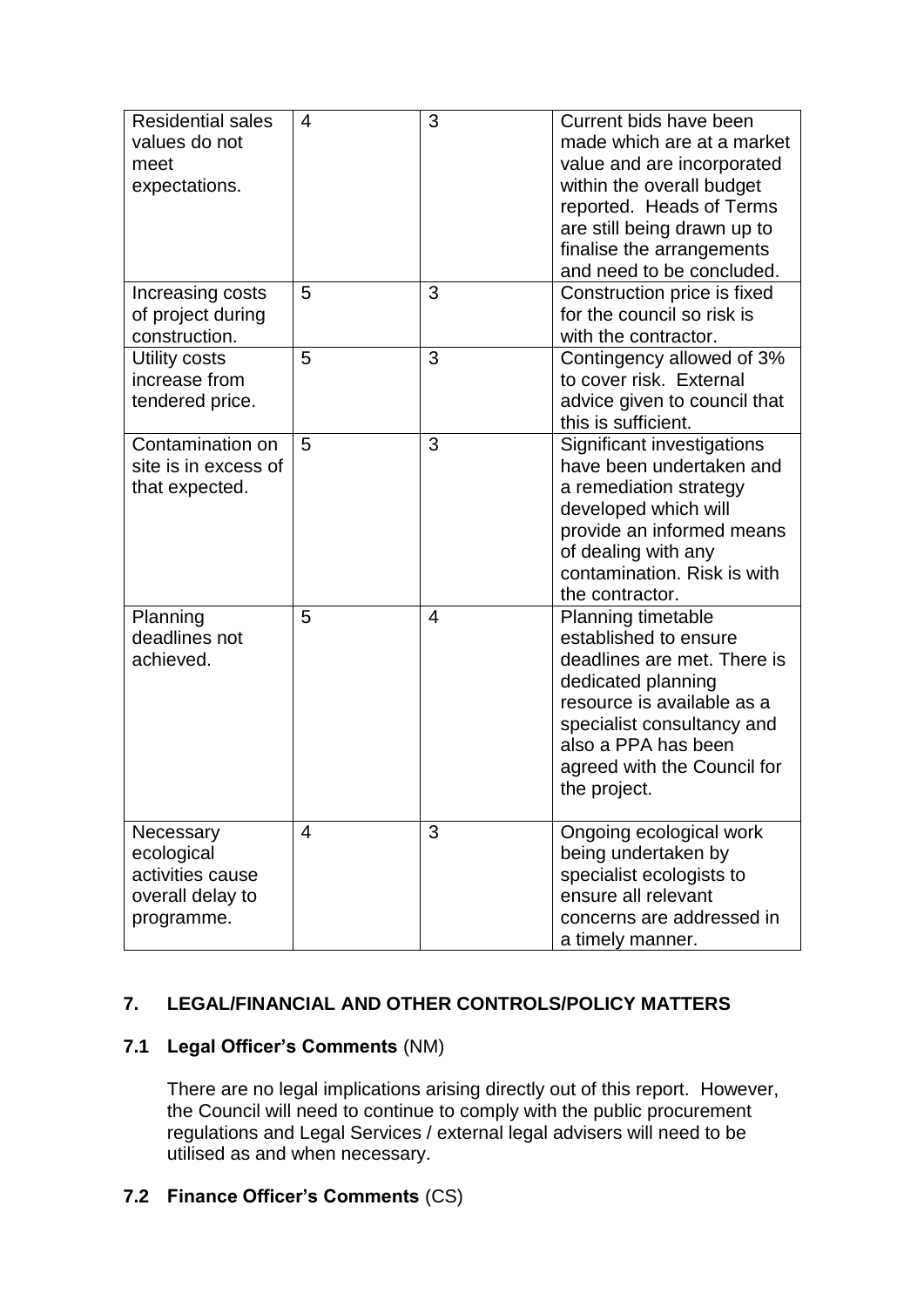The key financial issues related to the project are fully outlined in section 3 of the report. The scheme is now anticipated to require total funding of £45.3 million, with £38.675m having been identified and the remainder (£6.625m) being proposed to be funded from borrowing. The previously approved capital budget did not anticipate any borrowing to be required for this project (apart from that anticipated for cashflow purposes). The identified funding for the scheme includes £26.6 million from residential land sales with further details outlined in section 2.6. Officers are working on Heads of Terms with the developers, but Members should note the financial risk of progressing with the main contractual commitments without secured capital receipts.

Temporary borrowing of up to £15.9m is forecast to be required for the scheme due to the timing of capital receipts and other contributions earmarked to fund the scheme.

Once all the external funding sources have been received in full, the net prudential borrowing requirement for the scheme is £6.625m and is permissible under CIPFA's latest Prudential Code for Capital Finance. The scheme's expenditure includes capitalised interest of £430k covering the period from April 2022 until the new leisure centre open in the middle of 2024 and is in accordance with the Council's accounting policies. Beyond that, the ongoing capital financing costs from the prudential borrowing (MRP and interest on the borrowing) are projected to be met from the net revenue benefit of the scheme identified in the report. The borrowing requirement for this scheme will be incorporated into the Council's borrowing limits as part of the Capital Strategy for 2022/23 which Full Council will be asked to consider and approve on 23 February 2022.

The report outlines the financial impact to the General Fund should the scheme be cancelled and as noted in section 4 further work would be required to determine the additional cost of appropriate remediation. In addition to the capital sum identified in section 4 (£2.56m), a further capital sum (£710k) was historically incurred at the pre-planning stage of the scheme, this sum was capital funded by revenue and therefore would not have a revenue impact should the scheme be cancelled.

The scheme costs do not currently include the additional £100k outlined in 2.4.6 for PV panels. It is proposed that this is met from the Climate Change Reserve, which currently has sufficient funds to enable this (£4.5m) should members take this decision.

Initial advice received from KPMG suggests the Council will be able to recover all its VAT incurred for the scheme. However further work will be required to clarify the impact this may have for the proposed leisure operator and the property developer.

#### **7.3 Diversity and Equalities Implications** (TM)

The diversity and equalities implications have been assessed in the equalities impact assessment which was presented to the public inquiry referred to within the report.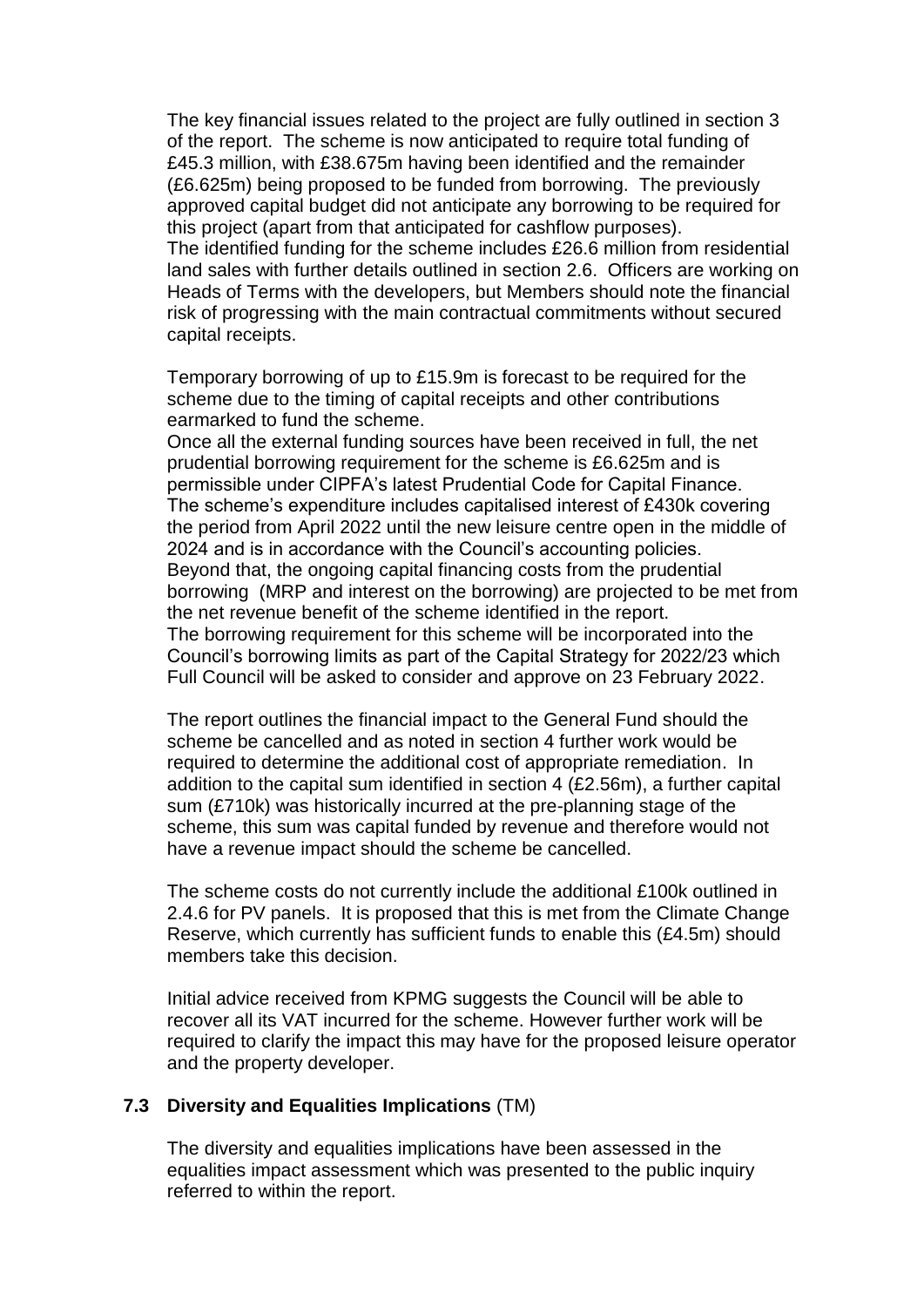## **7.4 Climate Change Implications (OF)**

The principle of developing the site has been established through the Places & Policy Local Plan with planning permission and conditions on the planning permission as well as a remediation strategy for clearing up the site. Decisions on the operator and developer of the housing and other uses have been subject to relevant procurement processes.

Overall, there will be positive climate impacts arising from this report such as:

**Greenhouse gas (e.g. reducing emissions from travel, increasing energy efficiencies etc.)** – there is high potential for emissions from contamination however these have been adequately considered with a remediation plan put in place which is said to address issues raised in the land contamination assessment.

Leisure centres, and particularly those including swimming pools, are known as high energy using facilities and this report has considered how these impacts can be mitigated. Suggestion is made to enhance the new facility through the use of PV panels and this is welcomed. The existing Hythe Pool has no carbon reduction measures in place. The council's Carbon Action Plan highlights that gas use accounted for 58 per cent of carbon emissions from the council's estate and operations (891.6 tonnes of carbon dioxide equivalent of the total 1,535 tCO<sub>2</sub>e) at the base year (2018/19). Hythe Swimming Pool accounted for 17 per cent of the council's total gas use at the base year (817,426 kilowatt hours), the largest gas consumption of any of the council's properties.

**Waste –** climate impact will be positive as the report considers how waste will be minimised both on and off site with the proposed leisure operator identifying the matter of minimizing waste as an important element for ongoing consideration.

**Pollution –** the report highlights potential risks to the public, site users, future home owners / occupiers and proposes a clean cover approach to minimise potential risks by delivering residential areas controls and mitigation. Ongoing monitoring and management of air samples is welcomed.

**Resilience** – potential future loss of parkland and open space is being addressed with a legal covenant to be drawn up to protect the scheme's proposed parkland and open space from any future development proposals not directly related to the site's leisure and educational objectives.

**Conservation and wildlife** – overall positive as relocation of reptiles to receptor sites, planting of vegetation strip to prevent recolonization on the site, and a new badger sett construction have taken place. Also there exists potential for the provision of new ecological and foraging opportunities for wildlife.